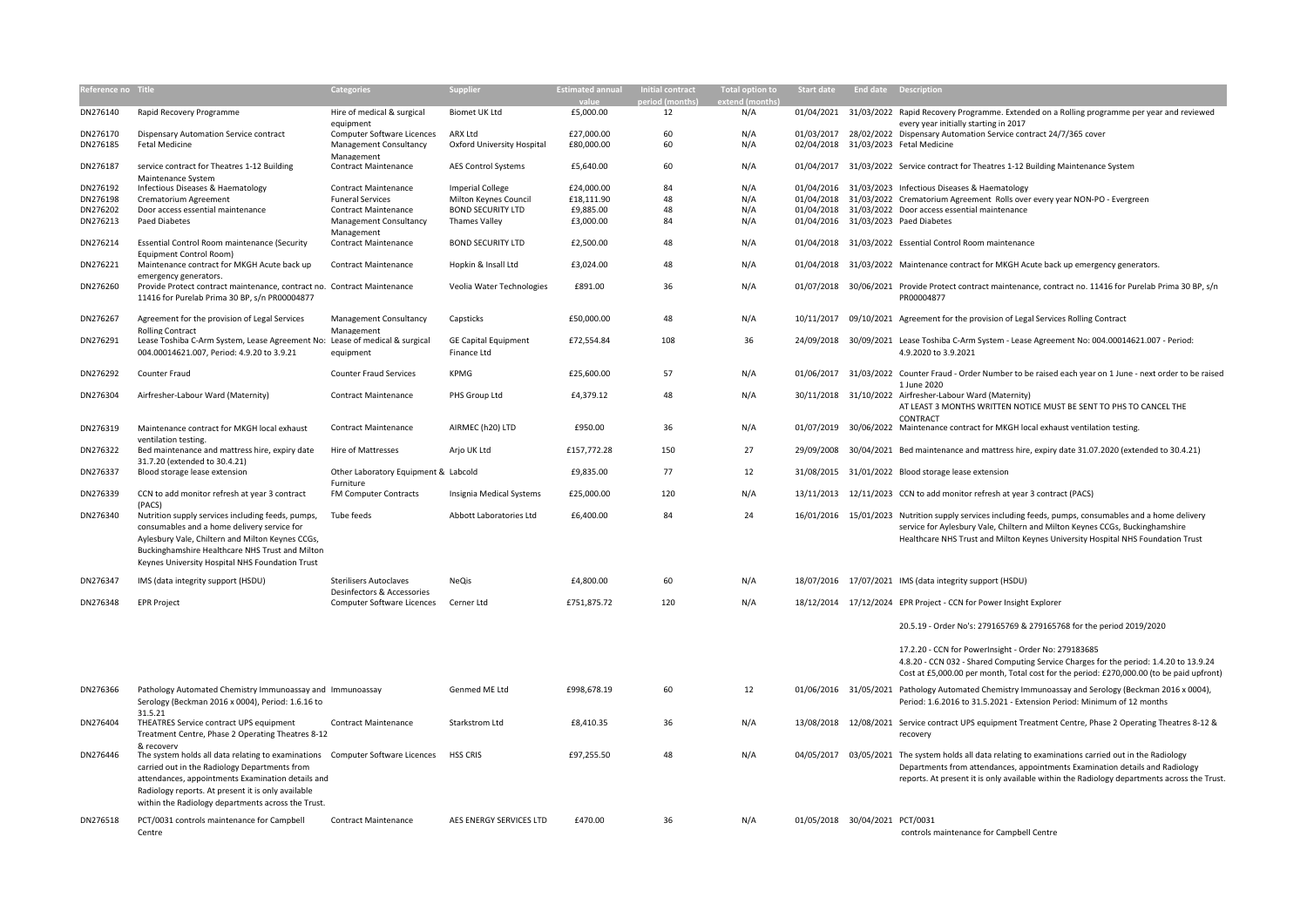| DN276520             | MKUH Theatres BMS maintenance contract                                                                                                           | <b>Contract Maintenance</b>                                                     | <b>AES Control Systems</b>                          | £16,660.00                | 12       | N/A       |                                    | 01/04/2021 31/03/2022 MKUH Theatres BMS maintenance contract 12 visits per year 10 x 3 days & 2 x 2 days as                                                                                                                                                                                                                                                                                                                           |
|----------------------|--------------------------------------------------------------------------------------------------------------------------------------------------|---------------------------------------------------------------------------------|-----------------------------------------------------|---------------------------|----------|-----------|------------------------------------|---------------------------------------------------------------------------------------------------------------------------------------------------------------------------------------------------------------------------------------------------------------------------------------------------------------------------------------------------------------------------------------------------------------------------------------|
| DN276555             | Licence - Experian Data 1 Quick Address GBR<br>Address Data for PRO+, Quick Address GBR Health<br>Dataplus + PRO API 7.64.00 Period: 1.4.17 to   | <b>External Data Contracts</b>                                                  | Experian Ltd                                        | £18,982.12                | 60       | N/A       |                                    | quotation CON157 21-22 - 01/04/2021-31/03/2022<br>01/04/2017 31/03/2022 Licence - Experian Data 1 Quick Address GBR Address Data for PRO+, Quick Address GBR<br>Health Dataplus + PRO API 7.64.00, Period: 1.4.2017 to 31.3.2022                                                                                                                                                                                                      |
| DN276575             | 31 3 22<br>Radiology reporting & Medica Routine Backlog                                                                                          | <b>Non-NHS Diagnostic Services</b>                                              | Medica Reporting Ltd                                | £403,000.00               | 12       | 24        | 01/10/2017                         | 30/04/2021 Radiology reporting & Medica Routine Backlog reporting                                                                                                                                                                                                                                                                                                                                                                     |
| DN276611             | reporting<br>Various beds                                                                                                                        | Lease of medical & surgical                                                     | Siemens Financial Services                          | £14,616.00                | 62       | N/A       | 18/04/2016 21/06/2021 Various beds |                                                                                                                                                                                                                                                                                                                                                                                                                                       |
| DN302205             | Provision of Laundry / Linen Services                                                                                                            | equipment<br><b>Contract Laundry Services</b>                                   | Elis UK Ltd                                         | £847,119.28               | 48       | 24        | 01/11/2018 31/10/2022 Linen        | (Tender ref. MKUH/STP ITT CC/LL/LF 17.18)                                                                                                                                                                                                                                                                                                                                                                                             |
| DN311835             | Ortho Power Tools                                                                                                                                | Medical & Surgical Equipment Stryker UK LImited                                 |                                                     | £3,089.52                 | 60       | N/A       | 01/04/2017 31/03/2022 x            |                                                                                                                                                                                                                                                                                                                                                                                                                                       |
| DN314452             | Payroll Contract                                                                                                                                 | Finance Accounting Payroll &<br><b>Payment Services</b>                         | University Hospitals<br>Birmingham NHS Founda       | £200,000.00               | 48       | 24        | 01/01/2018                         | 31/12/2021 The supply and delivery of payroll services                                                                                                                                                                                                                                                                                                                                                                                |
| DN320884             | <b>Waste Contract</b>                                                                                                                            | <b>Estates Services</b>                                                         | Tradebe Healthcare<br>National Ltd                  | £330,000.00               | 48       | N/A       | 01/02/2018                         | 31/01/2022 Waste Contract Tradebe this is for Clinical Waste from 1/2/18 31/1/22 and Black Bag<br>waste with Cardboard Recycling from 1/4/18 31/1/22 -                                                                                                                                                                                                                                                                                |
| DN335578             | Horizon Cardiology Support & Maintenance Service Contract Maintenance                                                                            |                                                                                 | Change Healthcare UK<br>Holdings Ltd                | £46,657.12                | 120      | N/A       |                                    | 24/03/2016 23/03/2026 Horizon Cardiology Support & Maintenance Service                                                                                                                                                                                                                                                                                                                                                                |
| DN335606             | <b>OPAT System License</b>                                                                                                                       | Managed Support and Licenses HORIZON STRATEGIC                                  | PARTNERS LTD                                        | £2,125.00                 | 36       | N/A       |                                    | 01/04/2019 31/03/2022 OPAT Patient Management System                                                                                                                                                                                                                                                                                                                                                                                  |
| DN337059             | Provision of children and young people's Diabetes<br><b>Quality Programme</b>                                                                    | <b>Business Administration</b><br>Services                                      | Royal College of<br>Paediatrics and Child Hea       | £3,741.00                 | 53       | N/A       |                                    | 01/04/2018 31/08/2022 Provision of children and young people's Diabetes Quality Programme                                                                                                                                                                                                                                                                                                                                             |
| DN342343             | Authorising Engineer (LV & HV) MKUH,                                                                                                             | <b>Contract Maintenance</b>                                                     | <b>TONY LAMBERTI</b><br>CONSULTING                  | £3,500.00                 | 36       | N/A       | 01/06/2018                         | 02/04/2018 - 29/03/21<br>31/05/2021 Authorising Engineer (LV & HV) MKUH, duties as set out in HTM-06-02 and 03 clause 4<br>01.06.18 to 30.05.19                                                                                                                                                                                                                                                                                       |
| DN346012             | Practice Learning Experience                                                                                                                     | <b>Staff &amp; Patient Consulting</b><br>Services & Expenses                    | University of Northampton                           | £23,760.00                | 88       | N/A       |                                    | 15/11/2017 31/03/2025 Practice learning experiences in pre-registration and pre-qualification programmes in<br>healthcare professions                                                                                                                                                                                                                                                                                                 |
| DN348832             | Software Licence & Support Annual Charge for<br>licence numbers P3291x6 and P3356, Period:<br>28.7.19 to 27.7.21                                 | Computer Software Licences                                                      | MICAD Systems (UK)<br>Limited                       | £4,986.10                 | 24       | N/A       |                                    | (Tuition Fees for MKUH Mentorship Students)<br>28/07/2019 27/07/2021 Software Licence & Support Annual Charge for licence numbers P3291x6 and P3356<br>Period: 28.7.2019 to 27.7.2021:<br>1 Intranet Property Register 5 User (Rental) P3291<br>1 Appraisal Module P3291<br>1 Asbestos Module P3291<br>1 Leases Module P3291<br>2 SPM P3356<br>1 Asbestos Information Portal (AIP) P3291<br>112 Months Application Hosting term P3291 |
| DN349248             | Lease of 2 Affinity Birthing Beds                                                                                                                | Specialist Medical beds &                                                       | De Lage Landen Leasing                              | £3,000.00                 | 60       | N/A       |                                    | 09/03/2018 08/03/2023 Lease of 2 Affinity Birthing Beds                                                                                                                                                                                                                                                                                                                                                                               |
| DN356838             | Outsourced Transcription Services, 3 months<br>written notice must be given prior to the expiry<br>date (rolling 2 year contract)                | <b>Associated Equipment</b><br>Purchase Healthcare Services ScribeTECH (UK) Ltd | Limited                                             | £136,955.00               | 72       | 12        |                                    | 26/05/2015 25/05/2021 Outsourced Transcription Services -Period 26.5.2015 to 25.5.2021 - 3 MONTHS WRITTEN<br>NOTICE MUST BE GIVEN PRIOR TO THE EXPIRY DATE<br>Option to extend for 12 months, period: 26.5.2021 to 25.5.2022 - Cannot extend beyond<br>25.5.2022                                                                                                                                                                      |
| DN367162             | <b>EBME Managed Medical Equipment Maintenance</b><br>Service                                                                                     | <b>Contract Maintenance</b>                                                     | Draeger Medical Ltd                                 | £1,346,603.79             | 72       | 36        | 04/09/2018                         | OIFII 20111/S 17-279954<br>03/09/2024 Managed Medical Equipment Maintenance Service                                                                                                                                                                                                                                                                                                                                                   |
| DN367943<br>DN379854 | Provision of an Orthotics / Appliance Service<br>2 off ASEPTIC UNIT ISOLATORS ITT MKH137                                                         | <b>Surgical Appliances General</b><br>Pharmaceutical equipment                  | Crispin Orthotics Ltd<br><b>Envair Limited</b>      | £600.000.00<br>£85,056.11 | 48<br>12 | 12<br>N/A | 01/04/2017<br>06/01/2020           | 31/03/2022 Provision of an Orthotics / Appliance Service<br>31/07/2021 Provision, delivery, installation, validation & testing and service for first year.                                                                                                                                                                                                                                                                            |
| DN390060             | Procurement Service for Catering (6 MONTHS<br><b>WRITTEN NOTICE REQUIRED)</b>                                                                    | <b>Support Services</b>                                                         | Pelican Procurement<br>Services Ltd                 | £41,791.26                | 24       | 12        |                                    | Deliverv due 06.01.20<br>01/05/2019 30/04/2021 Provision of a professional procurement service and the management of supply chain<br>activities for Catering Department                                                                                                                                                                                                                                                               |
| DN391022             | Regional Pharmacy Procurement Service                                                                                                            | Services from NHS Bodies                                                        | Berkshire Healthcare NHS<br><b>Foundation Trust</b> | £20,000.00                | 36       | N/A       |                                    | (6 MONTHS NOTICE IS REQUIRED TO TERMINATE THE CONTRACT)<br>01/04/2019 31/03/2022 Regional Pharmacy Procurement Service                                                                                                                                                                                                                                                                                                                |
| DN391040             | Migration of Healthroster to Allocate Cloud                                                                                                      | Computer Hardware &<br>Software                                                 | Softcat PLC                                         | £20,873.00                | 48       | N/A       | 31/01/2019                         | 31/01/2023 Migration of Healthroster to Allocate Cloud                                                                                                                                                                                                                                                                                                                                                                                |
| DN391441             | Quadient (was Neopost)Franking Machine x 2 IS-<br>6000 with 2 year extension period: 5.2.19 to<br>14.2.23 (90 DAYS WRITTEN NOTICE IS REQUIRED TO | Postage Stamps                                                                  | Neopost Finance Limited                             | £12,393.32                | 24       | 24        | 05/02/2019                         | 14/02/2023 Quadient (was Neopost) Franking Machine x 2 IS6000 with 2 year extension period<br>5.2.19 to 14.2.23. (90 DAYS WRITTEN NOTICE IS REQUIRED TO TERMINATE THE<br>CONTRACT)                                                                                                                                                                                                                                                    |
| DN392829             | TERMINATE THE CONTRACT)<br>Water Hygiene Monitoring MKUH ITT142                                                                                  | Water Treatment Equipment                                                       | <b>Evolution Water Services</b><br><b>Ltd</b>       | £68,298.58                | 24       | N/A       |                                    | 01/06/2019 31/05/2021 Water Hygiene Monitoring                                                                                                                                                                                                                                                                                                                                                                                        |
| DN400515             | Perinatal Training Program                                                                                                                       | Managed Support and Licenses K2 Medical Systems Ltd                             |                                                     | £4,015.76                 | 36       | N/A       |                                    | 27/03/2019 26/03/2022 Perinatal Training Program Unlimited number of staff, License Fee for 3 years paid<br>annually                                                                                                                                                                                                                                                                                                                  |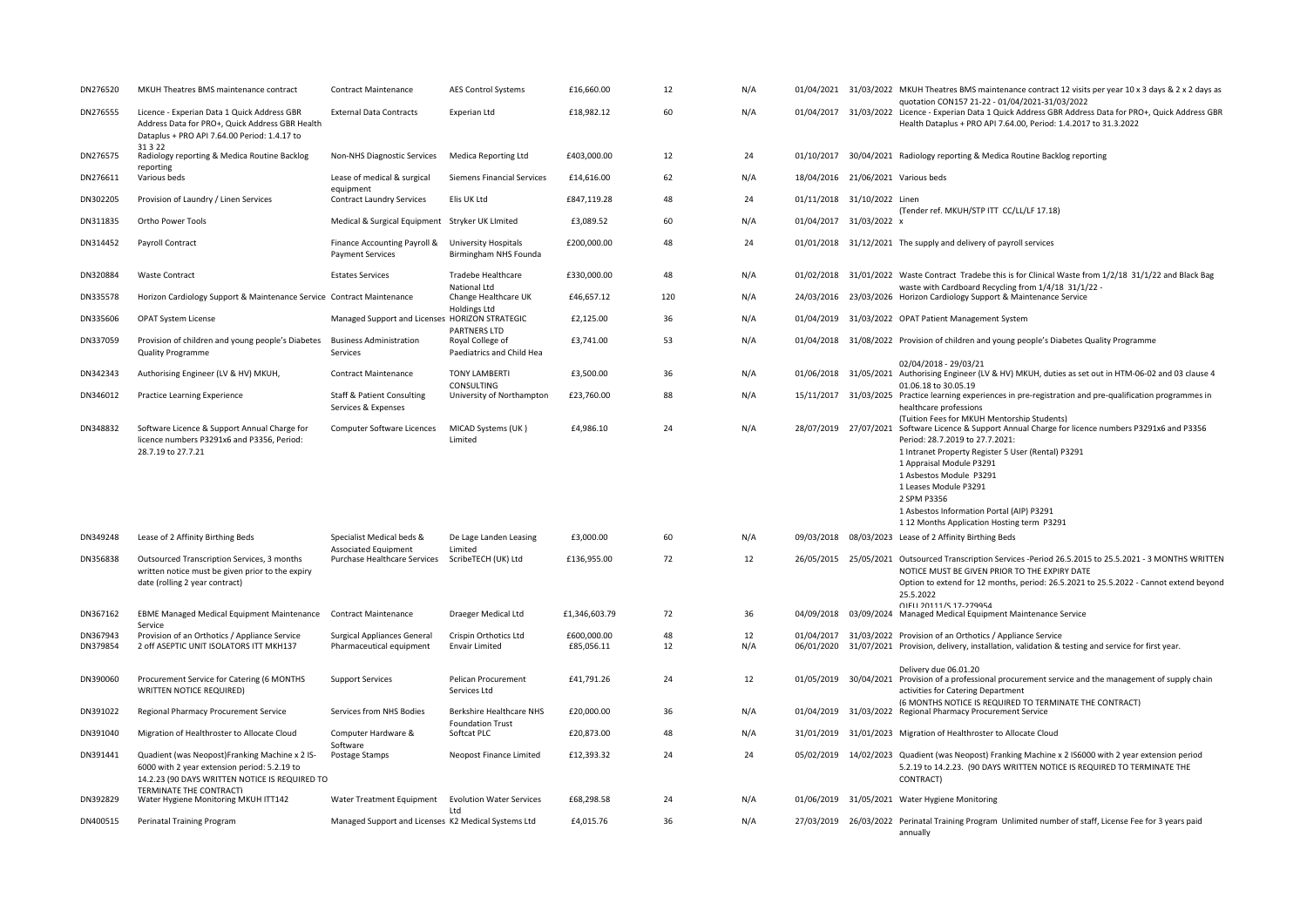| DN400627<br>DN402433 | Annual External Audit Statutory Account Fees<br>Intelligent Job Evaluation System (IJES), Period:<br>30.5.19 to 30.5.22                                                                     | Service Expenses<br>Computer Software Off the<br><b>Shelf Applications</b>                                       | Deloitte LLP<br>Microcare Technologies<br>Limited | £89,000.00<br>£2,666.67 | 48<br>36 | 12<br>N/A  | 30/05/2019               | 01/08/2017 31/07/2021 Annual External Audit Statutory Account Fees<br>30/05/2022 Intelligent Job Evaluation System (IJES)                                                                                                                                                                                                                                                                                                                                                                                                                                    |
|----------------------|---------------------------------------------------------------------------------------------------------------------------------------------------------------------------------------------|------------------------------------------------------------------------------------------------------------------|---------------------------------------------------|-------------------------|----------|------------|--------------------------|--------------------------------------------------------------------------------------------------------------------------------------------------------------------------------------------------------------------------------------------------------------------------------------------------------------------------------------------------------------------------------------------------------------------------------------------------------------------------------------------------------------------------------------------------------------|
| DN403951             | JAC Pharmacy Application Software, Period: 1.5.19<br>to 30.4.24                                                                                                                             | Computer Software<br>Maintenance                                                                                 | <b>JAC Computer Services</b>                      | £17,330.00              | 60       | N/A        | 01/05/2019               | Period: 30/05/2019 to 30/05/2022<br>30/04/2024 JAC Pharmacy Application Software (Pharmacy Stock Control), Period: 1.05.2019 to<br>30.04.2024                                                                                                                                                                                                                                                                                                                                                                                                                |
| DN407437             | <b>NJR Subscriptions</b>                                                                                                                                                                    | <b>Purchase Subscriptions</b><br>Journals Periodicals Electronic Improvement Partnership<br>Journals & Databases | <b>Healthcare Quality</b>                         | £8,563.59               | 12       | N/A        |                          | 01/04/2021 31/03/2022 National Joint Registry<br>Reawarded by Caroline Beaumont                                                                                                                                                                                                                                                                                                                                                                                                                                                                              |
| DN409461             | Healthware Support & Maintenance, Period: 1.5.19 Computer Software<br>to 30.4.21 - 3 MONTHS WRITTEN NOTICE IS                                                                               | Maintenance                                                                                                      | <b>IQVIA</b>                                      | £20,900.00              | 24       | N/A        | 01/05/2019               | 30/04/2021 Healthware Support & Maintenance, Period: 1.05.2019 to 30.04.2021 - 3 MONTHS<br>WRITTEN NOTICE IS REQUIRED TO CANCEL THE CONTRACT                                                                                                                                                                                                                                                                                                                                                                                                                 |
| DN410124             | REQUIRED TO CANCEL THE CONTRACT<br>ER Tracker Managed Service, (TAKEN OVER BY<br>ALLOCATE) Period: 2.5.19 to 1.5.24                                                                         | Managed Support and Licenses Selenity Ltd                                                                        |                                                   | £11,760.00              | 60       | N/A        |                          | 02/05/2019 01/05/2024 ER Tracker Managed Service, Period: 2.05.2019 to 1.05.2024                                                                                                                                                                                                                                                                                                                                                                                                                                                                             |
|                      |                                                                                                                                                                                             |                                                                                                                  |                                                   |                         |          |            |                          | One off Implementation and Configuration Charge of £6,685.00 has been added to the<br><b>Estimated Total Value</b>                                                                                                                                                                                                                                                                                                                                                                                                                                           |
|                      |                                                                                                                                                                                             |                                                                                                                  |                                                   |                         |          |            |                          | SELENITY FROM 1.1.21 HAS BEEN TAKEN OVER BY ALLOCATE                                                                                                                                                                                                                                                                                                                                                                                                                                                                                                         |
| DN412560             | Annual theatre verification on 12 off theatres                                                                                                                                              | <b>Building &amp; Engineering</b><br>Products & Services                                                         | AirisQ Limited                                    | £11,975.00              | 24       | N/A        | 29/06/2019               | MARCH 2020 - Contract increased from 5 case types to 6 - Variation to contract signed<br>30/05/2021 Annual theatre verification on 12off theatres and provide reports as required dates as<br>supplied and to be carried out in conjunction with estates maintenance. Quote ref GT-19                                                                                                                                                                                                                                                                        |
| DN412975             | Internal Audit contract                                                                                                                                                                     | Audit Fees Internal                                                                                              | RSM RIsk Assurance<br>Services LLP                | £61,875.00              | 24       | 12         |                          | 01/06/2019 31/05/2022 Internal Audit contract 2019 / 2020 - Order raised annually - next order to be raised on 1<br>June 2020 - option to extend for 12 months (1.06.2021 to 31.05.2022)                                                                                                                                                                                                                                                                                                                                                                     |
| DN414143             | Subscription, Maintenance & Support Mirth<br>Connect Platinum, Period: 14.6.19 to 13.6.21                                                                                                   | Computer Software<br>Maintenance                                                                                 | NextGen Interoperability<br>Solutions Ltd         | £20,790.00              | 24       | N/A        |                          | 14/06/2019 13/06/2021 Subscription, Maintenance & Support Mirth Connect Platinum, Period: 14.06.2019 to<br>13.06.2021                                                                                                                                                                                                                                                                                                                                                                                                                                        |
| DN414509             | Procurement Dashboard to use DAaas, Period:<br>7.6.19 to 6.6.21                                                                                                                             | Catalogue Management and                                                                                         | Adviseinc                                         | £19,000.00              | 24       | N/A        | 07/06/2019               | 06/06/2021 Procurement Dashboard to use DAaas, Period: 7.06.2019 to 6.06.2021                                                                                                                                                                                                                                                                                                                                                                                                                                                                                |
| DN414866             | Trac E-recruitment Applicant Tracking System,<br>Period: 1.5.19 to 30.4.21, 90 DAYS WRITTEN<br>NOTICE MUST BE SENT TO THE SUPPLIER PRIOR TO<br>THE EXPIRY DATE IF THE CONTRACT IS NOT GOING | Exchange<br>Computer Software<br>Maintenance                                                                     | <b>Trac Systems Limited</b>                       | £12,000.00              | 24       | N/A        |                          | 01/05/2019 30/04/2021 Trac E-recruitment Applicant Tracking System, Period: 1.05.19 to 30.04.2021<br>90 DAYS WRITTEN NOTICE MUST BE SENT TO THE SUPPLIER IF THE CONTRACT IS NOT<br><b>GOING TO BE RENEWED</b>                                                                                                                                                                                                                                                                                                                                                |
|                      | TO BE RENEWED                                                                                                                                                                               |                                                                                                                  |                                                   |                         |          |            |                          | CIVICA GROUP ACQUIRED THE ASSETS OF TRAC SYSTEM LTD (TRAC) ON 6 DECEMBER<br>2018                                                                                                                                                                                                                                                                                                                                                                                                                                                                             |
| DN415402             | Shredding of Confidential Waste at Witan Gate,<br>Period: 17.11.18 to 16.11.20 - 90 DAYS NOTICE<br>MUST BE GIVEN IN WRITING IF WE ARE NOT                                                   | Disposal Equipment Shredders Restore Datashred<br>Cassette Destroyers Tape<br>Destroyers                         |                                                   | £585.00                 | 36       | N/A        |                          | 17/11/2018 16/11/2021 Shredding of Confidential Waste at Witan Gate, Period: 17.11.2018 to 16.11.2020 - 90<br>DAYS NOTICE MUST BE GIVEN IN WRITING IF WE ARE NOT RENEWING THE CONTRACT                                                                                                                                                                                                                                                                                                                                                                       |
| DN416046<br>DN416923 | RENEWING THE CONTRACT<br>Staff Survey, Period: 14.6.19 to 13.6.22<br>Hydration Trolley x 30, period: 14.9.18 to 13.9.24                                                                     | <b>Research Services</b><br>Hardware & Crockery Services Bridge Valley Beverages                                 | <b>Quality Health</b>                             | £7,173.00<br>£56,852.25 | 36<br>72 | N/A<br>N/A | 14/06/2019<br>14/09/2018 | 13/06/2022 Staff Survey, Period: 14.06.2019 to 13.06.2022<br>13/09/2024 Hydration Trolley x 30, contract for the purchase of ingredients (agreed annual volume)                                                                                                                                                                                                                                                                                                                                                                                              |
| DN418011             | Office Cleaning Service & Window Cleaning to both Contract Cleaning Services<br>sides of reception glass, Period: 1.4.18 to 31.3.20                                                         | <b>Buildings &amp; Equipment</b>                                                                                 | Geoffrey Furber T/A Aztec<br>Commercial Clean     | £48,000.00              | 48       | N/A        |                          | for the period: 14.9.2018 to 13.09.2024<br>01/04/2018 31/03/2022 Office Cleaning Service & Window Cleaning to both sides of reception glass, Period:<br>1.04.2018 to 31.03.2020 for Academy Centre<br>TWO MONTHS WRITTEN NOTICE MUST BE GIVEN TO TERMINATE THE CONTRACT<br>1.4.18 - 31.3.19 - Minimum of 1 months written notice of termination is required<br>1.4.19 - 31.3.20 - Minimum of 2 months written notice of termination is required<br>1.4.20 onwards - Minimum of 3 months written notice of termination is required<br><b>Rolling Contract</b> |
| DN418437             | Dust Mats x 30, Air Freshener Units x 41 for the<br>period: 1.5.19 to 30.4.22                                                                                                               | <b>Contract Cleaning Services</b><br><b>Buildings &amp; Equipment</b>                                            | PHS Group                                         | £12,236.14              | 36       | N/A        |                          | 01/05/2019 30/04/2022 Dust Mats x 30, Air Freshener Units x 41 for the period: 1.05.2019 to 30.04.2022<br>90 DAYS PRIOR NOTICE MUST BE GIVEN IN WRITING IF THE CONTRACT IS NOT BEING                                                                                                                                                                                                                                                                                                                                                                         |
| DN418737             | Vidas V30 Reagent Rental, Period: 12.6.19 to<br>11.6.22                                                                                                                                     | Microbiology                                                                                                     | Biomerieux                                        | £10,697.08              | 36       | N/A        | 12/06/2019 11/06/2022    | RENEWED<br>Vidas V30 Reagent Rental, Period: 12.06.2019 to 11.06.2022<br>Includes one preventative maintenance visit per year, all parts, labour and any<br>emergency call-outs.<br>Early cancellation of this contract other than by mutual consent or by reason of<br>Biomerieux's breach of contract will attract a cancellation charge.<br>A minimum of 4 weeks notice is required to cancel any reagent standing order arising<br>forma abita accasactan                                                                                                |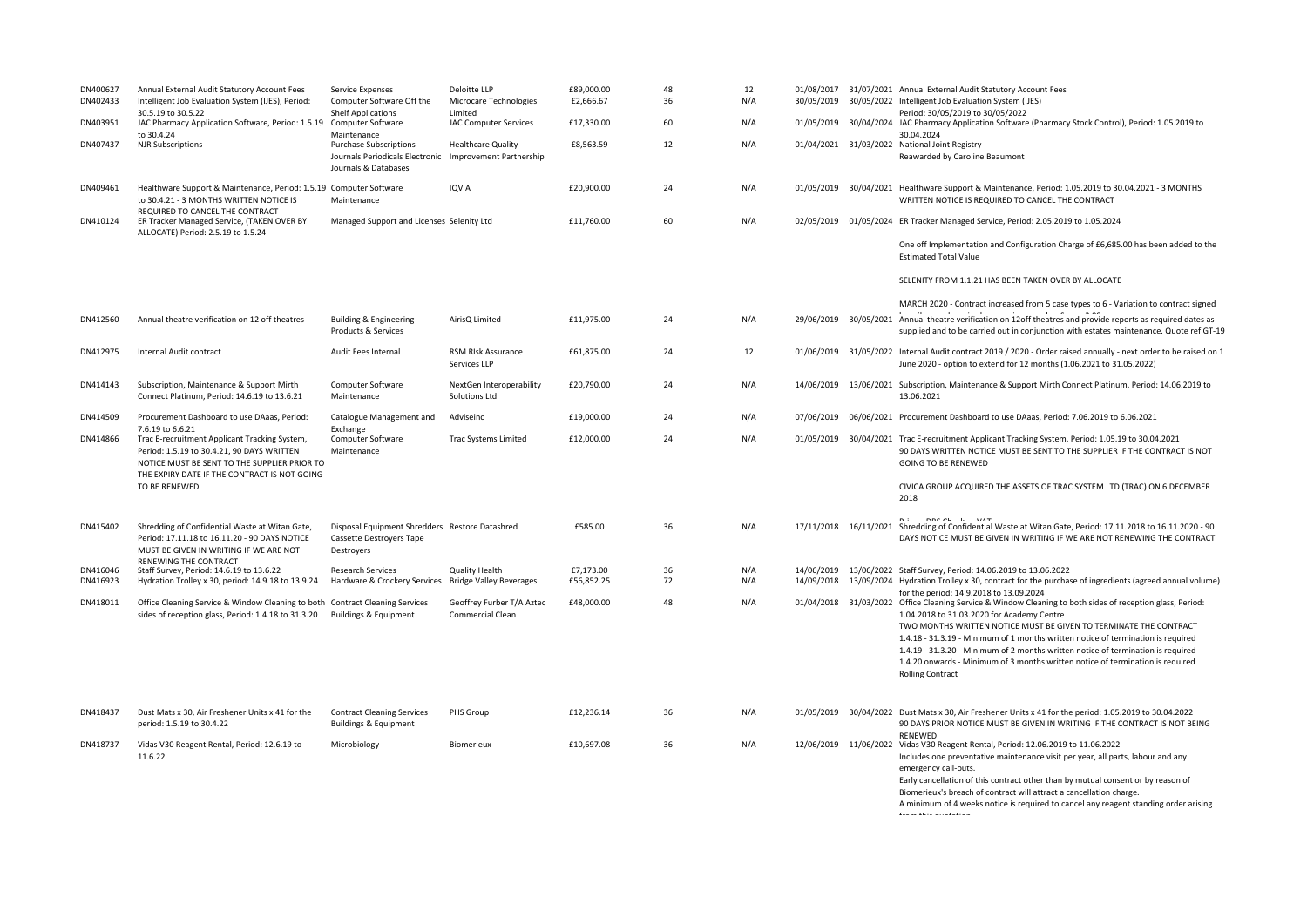| DN418830 | Service Contract for Taunton & Somerset Cancer<br>Register, Period: 1.4.19 to 31.3.22                                                         | Computer Software Licences                                                                                                       | Taunton & Somerset NHS<br>Trust             | £19,165.00  | 36 | N/A |            | 01/04/2019 31/03/2022 Service Contract for Taunton & Somerset Cancer Register, Period: 1.04.2019 to<br>31.03.2022<br>Either Party may be entitled to terminate this Agreement with effect from the end of the                                                                                                        |
|----------|-----------------------------------------------------------------------------------------------------------------------------------------------|----------------------------------------------------------------------------------------------------------------------------------|---------------------------------------------|-------------|----|-----|------------|----------------------------------------------------------------------------------------------------------------------------------------------------------------------------------------------------------------------------------------------------------------------------------------------------------------------|
| DN423963 | Maintenance Contract for Mobile Breast Screening Imaging equipment                                                                            |                                                                                                                                  | WH Bence Coachworks Ltd                     | £5,080.00   | 60 | N/A |            | Initial Term (31.03.2021) by giving the other Party no less than 6 months notice of<br>termination in writing<br>01/06/2019 31/05/2024 Maintenance Contract for Mobile Breast Screening Unit, Period: 1.06.2019 to 31.05.2024                                                                                        |
| DN425648 | Unit, Period: 1.6.19 to 31.5.24<br>Contract Catering for Patient Feeding, Period:                                                             | maintenance<br>Frozen prepared meals                                                                                             | <b>Tillery Valley</b>                       | £420,000.00 | 25 | N/A |            | 01/04/2019 31/05/2021 Contract Catering for Patient Feeding, Period: 1.04.2019 to 31.05.2021 - extended whilst                                                                                                                                                                                                       |
| DN425693 | 1.4.19 to 31.5.21<br>Lot 1 Ambient Chilled Frozen Products (Pelican<br>Contract) Period: 1.05.19 to 30.4.21 (6 MONTHS                         | Frozen prepared meals                                                                                                            | Brake Bros Ltd                              | £388,732.00 | 24 | 12  |            | we are tendering for the new patient meals<br>01/05/2019 30/04/2021 Lot 1 Ambient Chilled Frozen Products (Pelican Contract) Period: 1.05.2019 to<br>30.04.2021 (6 MONTHS WRITTEN NOTICE REQUIRED)                                                                                                                   |
| DN425716 | <b>WRITTEN NOTICE REQUIRED)</b><br>Lot 3 Fresh Meat Products (Pelican Contract),<br>Period: 1.0519 to 30.4.21 (6 MONTHS WRITTEN               | Chilled beef                                                                                                                     | <b>IDC Hurrens</b>                          | £29,481.00  | 24 | 12  | 01/05/2019 | 30/04/2021 Lot 3 Fresh Meat Products (Pelican Contract), Period: 1.05.2019 to 30.04.2021 (6<br>MONTHS WRITTEN NOTICE REQUIRED)                                                                                                                                                                                       |
| DN425728 | <b>NOTICE REQUIRED)</b><br>Lot 2 Dairy (Pelican Contract), Period: 1.05.19 to<br>30.4.21 (6 MONTHS WRITTEN NOTICE REQUIRED)                   | Eggs                                                                                                                             | Pensworth The Dairy                         | £54,594.00  | 24 | 12  |            | 01/05/2019 30/04/2021 Lot 2 Dairy (Pelican Contract), Period: 1.05.2019 to 30.04.2021 (6 MONTHS WRITTEN<br><b>NOTICE REQUIRED)</b>                                                                                                                                                                                   |
| DN425772 | Lot 4 Fruit & Vegetables (Pelican Contract), Period: Fruit & Vegetables<br>1.05.19 to 30.4.21 (6 MONTHS WRITTEN NOTICE                        |                                                                                                                                  | Linkclass (London) Ltd                      | £108,036.00 | 24 | 12  |            | 01/05/2019 30/04/2021 Lot 4 Fruit & Vegetables (Pelican Contract), Period: 1.05.2019 to 30.04.2021 (6 MONTHS<br>WRITTEN NOTICE REQUIRED)                                                                                                                                                                             |
| DN425814 | REQUIRED)<br>Lot 5 Non Food Products (Pelican Contract), Period: Contract Catering Services<br>1.5.19 to 30.4.21 (6 MONTHS WRITTEN NOTICE     |                                                                                                                                  | Alliance Disposable Ltd                     | £64,712.00  | 24 | 12  |            | 01/05/2019 30/04/2021 Lot 5 Non Food Products (Pelican Contract), Period: 1.05.2019 to 30.04.2021 (6<br>MONTHS WRITTEN NOTICE REQUIRED)                                                                                                                                                                              |
| DN425819 | <b>REQUIRED)</b><br>Lot 6 Sandwiches (Pelican Contract), Period:<br>1.05.19 to 30.4.21 (6 MONTHS WRITTEN NOTICE                               | Prepared sandwiches                                                                                                              | Adelie Foods Group Ltd                      | £13,252.00  | 24 | 12  |            | 01/05/2019 30/04/2021 Lot 6 Sandwiches (Pelican Contract), Period: 1.05.2019 to 30.04.2021 (6 MONTHS<br>WRITTEN NOTICE REQUIRED)                                                                                                                                                                                     |
| DN425822 | <b>REQUIRED)</b><br>Lot 7 Yearsley Products (Pelican Contract), Period:<br>1.05.19 to 30.4.21 (6 MONTHS WRITTEN NOTICE<br>REQUIRED)           | Frozen prepared meals                                                                                                            | <b>Yearsley Group</b>                       | £39,300.00  | 24 | 12  |            | 01/05/2019 30/04/2021 For the Supply and Distribution of Ambient, Chilled & Frozen, Dairy, Fresh Meat, Fruit &<br>Vegetables, Non-Food and Sandwiches Products to Milton Keynes University Hospital<br>NHS Foundation Trust for the Period from 1st May 2019 to 30th April 2021                                      |
| DN426709 | Air Freshener Units x 7, Period: 6 x 25.10.18 to<br>24.10.21 & 1 x 27.11.17 to 26.11.20                                                       | <b>Bleaches Disinfectants Toilet</b><br>Cleaners & Fresheners                                                                    | PHS Group PLC                               | £1.152.90   | 36 | N/A |            | 25/10/2018 24/10/2021 Air Freshener Units x 7, Period: 25.10.18 to 24.10.21 - 1 Air Freshener on order no:<br>279193504 for the period 27.11.20 to 24.10.21 (11 months) - Please see attachment                                                                                                                      |
| DN428030 | Proactis (Due North) Licence for tender and<br>contract management system, Period: 1.9.19 to                                                  | Computer Software<br>Maintenance                                                                                                 | Proactis Limited                            | £5,022.50   | 36 | N/A |            | below - all 7 air Fresheners now aligned.<br>THREE MONTHS WRITTEN NOTICE MUST BE SENT TO TERMINATE THE CONTRACT:<br>7 X WRITTEN NOTICE REOURED ON 1 JULY 2021<br>01/09/2019 31/08/2022 Proactis (Due North) Licence for the on-line tender system and contract management<br>system, Period: 1.09.2019 to 31.08.2020 |
| DN428811 | 31.8.20<br>VAT Recovery Consultancy Services, Period: 1.8.19 Audit Fees External Non                                                          |                                                                                                                                  | Liaison Group                               | £42,745.26  | 24 | N/A |            | <b>No Inflation Uplift</b><br>01/08/2019 31/07/2021 VAT Recovery Consultancy Services, Period: 1.08.2019 to 31.07.2021                                                                                                                                                                                               |
| DN432279 | to 31.7.21<br>CDS Translation Service, Annual Support &                                                                                       | Statutory<br>Computer Software                                                                                                   | Ascribe Ltd T/A EMIS                        | £7,649.67   | 36 | N/A |            | 24/11/2019 23/11/2022 CDS Translation Service, Annual Support & Maintenance Fee, Period: 24.11.2019 to                                                                                                                                                                                                               |
| DN441545 | Maintenance Fee, Period: 24.11.19 to 23.11.22<br>Provision of an Inventory Management System, Ref Pharmaceutical equipment<br>MKUH ITT 153    | Maintenance                                                                                                                      | Health<br>Becton Dickinson UK<br>Limited    | £33,373.08  | 72 | 72  | 15/01/2020 | 23.11.2022<br>31/03/2026 Supply, delivery and installation of a Pharmacy robot system, removal of redundant<br>system, plus servicing and maintenance for an initial 6 years, with the option of                                                                                                                     |
| DN441783 | Bookwise Booking System Outpatients, Period:                                                                                                  | Computer Software Licences                                                                                                       | <b>Bookwise Solutions Ltd</b>               | £4,560.00   | 36 | N/A | 06/11/2019 | extending for up to a further 6 years.<br>05/11/2022 Bookwise Booking System Outpatients, Period: 6.11.2019 to 5.11.2022                                                                                                                                                                                             |
| DN447905 | 6.11.19 to 5.11.22<br>Additional Microsoft ESA Licences, Period: 1.11.19 Computer Software Licences<br>to 28.02.22                            |                                                                                                                                  | Insight Direct (UK) Ltd                     | £4,363.95   | 28 | N/A |            | 01/11/2019 28/02/2022 Additional Microsoft ESA Licences, Period: 1.11.2019 to 28.02.2022<br>Additional Project Plan 3 Licences, Period: 1.06.2020 to 28.02.2022                                                                                                                                                      |
| DN447926 | To supply a Bruker Malditof (Reagent Rental),<br>Consumables and Maintenance (2019 x 0054),                                                   | Chemicals & Reagents                                                                                                             | Genmed ME Ltd                               | £67,991.60  | 60 | 24  |            | Additional Microsoft ESA 0365 Licences. Period: 1.06.20 to 28.02.2022<br>11/09/2020 10/09/2025 To supply a Bruker Malditof (Reagent Rental), Consumables and Maintenance (2019 x<br>0054), Period: 11.09.2020 to 10.09.25 - Option to extend for 2 x 12 months                                                       |
| DN447996 | Period: 11.09.20 to 10.09.25<br>Business Intelligence Service for Company Searches Trust Reports<br>and Reports, Period: 15.12.19 to 14.12.21 |                                                                                                                                  | <b>Creditsafe Business</b><br>Solutions Ltd | £500.00     | 24 | N/A | 15/12/2019 | 14/12/2021 Access to Creditsafe's Business Intelligence Service for Company Searches and Reports,<br>Period: 15.12.2019 to 14.12.2021                                                                                                                                                                                |
| DN448114 | Enterprise Subscription Loadmaster VLM-200KEMP Computer Software                                                                              |                                                                                                                                  | <b>Ultima Business Solutions</b>            | £1,252.59   | 36 | N/A | 11/07/2019 | 10/07/2022 Enterprise Subscription Loadmaster VLM-200KEMP 360, Period: 11.7.2019 to 10.7.2022                                                                                                                                                                                                                        |
| DN449229 | 360, Period: 11.7.19 to 10.7.22<br>Network Link Leased Line 5GB/10G V1U55881,<br>Period: 21.11.19 to 20.11.22                                 | Maintenance<br><b>Computer Link Services</b><br>Communications networks                                                          | Ltd<br><b>Boxx Communications Ltd</b>       | £22,740.00  | 36 | N/A |            | 22/11/2019 21/11/2022 Network Link Leased Line 5GB/10G V1U55881, Period: 21.11.2019 to 20.11.2022<br>(Installation Charge for the Leased Line - £5,000.00)                                                                                                                                                           |
| DN449364 | Provision of Teleradiology Reporting Services,<br>Period: 1.12.19 to 30.11.22                                                                 | Non-NHS Diagnostic Services                                                                                                      | 4 Ways Healthcare Ltd                       | £100,000.00 | 36 | N/A |            | 01/12/2019 30/11/2022 Provision of Teleradiology Reporting Services, Period: 1.12.2019 to 30.11.2022 - Option<br>to extend for a further 2 years                                                                                                                                                                     |
| DN453499 | Surgical Robot                                                                                                                                | <b>General Medical Surgical</b><br><b>Equipment Haemofiltration</b><br><b>Tracheostomy Tubes Medical</b><br><b>Puln Products</b> | <b>CMR Surgical Ltd</b>                     | £397,128.57 | 84 | N/A |            | EOECPH Teleradiology Framework Agreement - TRRS/RD8/43753<br>11/11/2019 10/11/2026 Surgical Robot (Hire of / lease?)                                                                                                                                                                                                 |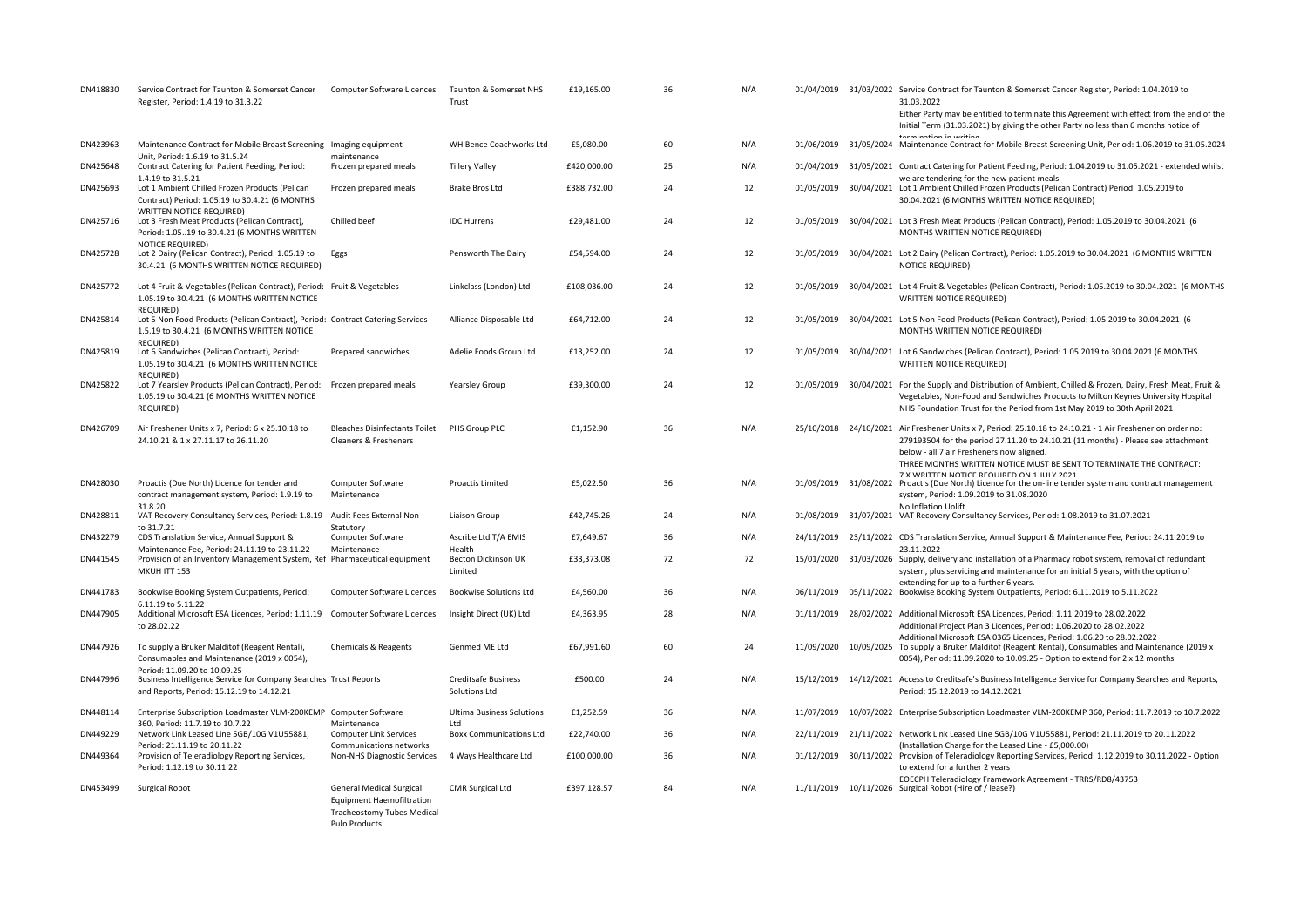| DN454795 | Clinical Key Flex Yearly Subscription, Period: 1.1.20 Purchase Subscriptions<br>to 31.12.20                                                | Journals Periodicals Electronic<br>Journals & Databases                                                         | <b>Elsevier BV</b>                               | £33,982.00  | 36 | N/A |            | 31/12/2019 30/12/2022 Clinical Key Flex Yearly Subscription, Period: 1.1.2020 to 31.12.2020                                                                                                                                                  |
|----------|--------------------------------------------------------------------------------------------------------------------------------------------|-----------------------------------------------------------------------------------------------------------------|--------------------------------------------------|-------------|----|-----|------------|----------------------------------------------------------------------------------------------------------------------------------------------------------------------------------------------------------------------------------------------|
| DN454819 | Provision Of Clinical Services Ramsay Health Care<br><b>IIK</b>                                                                            | <b>Patients Services</b>                                                                                        | Ramsay Health Care UK                            | £80,000.00  | 12 | N/A |            | 17/07/2020 18/07/2021 Provision Of Clinical Services - Rolling contract                                                                                                                                                                      |
| DN455112 | Sandwiches Inpatient, Period 18.11.19 to 17.11.21 Prepared sandwiches                                                                      |                                                                                                                 | Operations Ltd<br>On A Roll Sandwich Co Ltd      | £98,843.50  | 24 | 24  |            | 23/12/2019 17/11/2021 Sandwiches Inpatient, Period 18.11.2019 to 17.11.2021                                                                                                                                                                  |
| DN455590 | Car Park Permit Management and Enforcement                                                                                                 | Staff & Visitors Parking - Pay & Saba Park Services UK<br>Display Machine Purchase<br><b>Rental Maintenance</b> | Limited                                          | £187,103.52 | 48 | 24  |            | 01/04/2019 31/03/2023 Car park permit management and enforcement                                                                                                                                                                             |
| DN455632 | Credit Card Payments for Car Parking                                                                                                       | <b>Banking Services - General</b><br>Banking Outlets & Cash<br>Machines                                         | 3C Payment (UK) Ltd                              | £15,597.00  | 36 | 36  |            | 22/07/2019 21/07/2022 Credit Card Payments for car parking                                                                                                                                                                                   |
| DN455797 | SLA for Provision of Medical Physics and Expert<br>Quality Assurance, Period: 1.4.19 to 31.3.23                                            | Imaging equipment<br>maintenance                                                                                | Northampton General<br><b>Hospital NHS Trust</b> | £12,166.00  | 48 | N/A |            | 01/04/2019 31/03/2023 SLA for Provision of Medical Physics and Expert Quality Assurance, Period: 1.04.2019 to<br>31.03.2023                                                                                                                  |
| DN460312 | Workman LLP                                                                                                                                | Lease Rents                                                                                                     | Workman LLP                                      | £705.801.49 | 36 | N/A |            | AT LEAST 6 MONTHS WRITTEN TERMINATION IS REQUIRED<br>01/07/2019 24/03/2022 Witan Gate Sub lease                                                                                                                                              |
| DN465634 | 2 Bond - III Instruments for Cellular Pathology,<br>Period: 1.2.20 to 31.01.23                                                             | Chemicals & Reagents                                                                                            | Leica Microsystems (UK)<br>Ltd                   | £69,720.00  | 36 | N/A |            | 01/02/2020 31/01/2023 2 Bond - III Instruments for Cellular Pathology, Period: 1.2.2020 to 31.01.2023                                                                                                                                        |
| DN469224 | Rental of Garments & Mops for the Pharmacy                                                                                                 | Other Laboratory Equipment & Micronclean<br>Furniture                                                           |                                                  | £9,630.40   | 36 | N/A | 02/03/2020 | 01/03/2023 Rental of Garments & Mops for the Pharmacy Aseptic Suite, Period: 2.3.2020 to 1.3.2023                                                                                                                                            |
| DN469497 | Aseptic Suite, Period: 2.3.20 to 1.3.23<br>Maintenance contract                                                                            | <b>Contract Maintenance</b>                                                                                     | Trinity Fire & Security<br>Systems               | £815.19     | 24 | N/A |            | 01/06/2019 31/05/2021 maintenance of the Fire alarm                                                                                                                                                                                          |
| DN469543 | Managed Service with Genmed for BD Vacutainer<br>Blood Bottles (BD 2017 x 0062), Period: 1.10.19 to                                        | Laboratory & Pathology<br>glassware bottles & containers                                                        | Genmed ME Ltd                                    | £98,674.26  | 36 | N/A |            | Preventative Planned Maintenance (PPM) and Service proposal<br>01/10/2019 30/09/2022 Managed Service with Genmed for BD Vacutainer Blood Bottles (BD 2017 x 0062),<br>Period: 1.10.2019 to 30.09.2022 - Option to extend for further periods |
| DN471073 | 30.09.22<br>Consumables (Sensors, Lithium Chloride, Injectate<br>Kits & Smartcards, Period: 24.1.20 to 23.1.22                             | Ophthalmic accessories & Eye Lidco Ltd<br>Protection                                                            |                                                  | £35,073.36  | 24 | N/A |            | 24/01/2020 23/01/2022 Consumables (Sensors, Lithium Chloride, Injectate Kits & Smartcards, Period: 24.1.2020<br>to 23.1.2022                                                                                                                 |
| DN471299 | Consumables (Linked Agreement) to obtain a new<br>combined Vitrectomy & Cataract (Phaco) &<br>Cataract (Phaco Machine), Period: 15.8.19 to | Optical Items Including<br>Aesthesiometors Baths Bottles & Lomb)<br>Control Units & Focimeters                  | NHS Supply Chain (Bausch                         | £109,729.00 | 48 | N/A | 15/08/2019 | Orders to be raised on a Quarterly Basis<br>14/08/2023 Consumables (Linked Agreement) to obtain a new combined Vitrectomy & Cataract<br>(Phaco) & Cataract (Phaco Machine), Period: 15.8.2019 to 14.8.2023                                   |
| DN471369 | 14823<br>Lenses (ordered via Supply Chain), Period: 1.1.20 to Lenses<br>31.12.23                                                           |                                                                                                                 | NHS Supply Chain<br>(Spectrum)                   | £47,630.20  | 36 | N/A | 01/01/2020 | 31/12/2022 Lenses (ordered via Supply Chain), Period: 1.1.2020 to 31.12.2023                                                                                                                                                                 |
| DN472680 | Short Term Consignment Stock for Implants,<br>Period: 18.2.20 to 17.2.22                                                                   | <b>Breast Implants</b>                                                                                          | Johnson & Johnson<br>(Mentor)                    | £40,000.00  | 24 | N/A | 18/02/2020 | 17/02/2022 Short Term Consignment Stock for Implants, Period: 18.2.2020 to 17.2.2022                                                                                                                                                         |
| DN472775 | Request for 5/10Gb RO2 Primary Line, Period:<br>10.4.20 to 9.4.25                                                                          | Computer Software Licences                                                                                      | Insight Direct (UK) Ltd                          | £34,930.00  | 60 | N/A | 10/04/2020 | 09/04/2025 Request for 5/10Gb RO2 Primary Line, Period: 10.4.2020 to 9.4.2025                                                                                                                                                                |
| DN472887 | MedICU's Multi Year Support Renewal + Installation Computer Software<br>& Configuration, Period: 25.3.20 to 24.3.23                        | Maintenance                                                                                                     | Mela Solutions Ltd                               | £2,239.80   | 36 | N/A | 25/03/2020 | 24/03/2023 MedICU's Multi Year Support Renewal - price £6,717.24 for 3 years, MedICU Technical<br>Services for Migration includes ICNARC V4.0 Installation & Configuration - price                                                           |
| DN472940 | Microsoft 0365 ESA Licences, E1, E3 & E5, Period:                                                                                          | Computer Software Licences                                                                                      | Insight Direct (UK) Ltd                          | £13,053.12  | 24 | N/A | 01/03/2020 | £3.500.00. Period: 25.3.2020 to 24.3.2023<br>28/02/2022 Microsoft 0365 ESA Licences, E1, E3 & E5, Period: 1.3.2020 to 28.2.2022                                                                                                              |
| DN474934 | 1.3.20 to 28.2.22<br>Replacement IT Service Desk Management System, Helpdesk System<br>Period: 7.4.20 to 6.6.23                            |                                                                                                                 | Freshworks Inc                                   | £25,920.00  | 38 | N/A | 07/04/2020 | 06/06/2023 Replacement IT Service Desk Management System, Period: 7.4.2020 to 6.6.2023<br>(Subscription - Forest - 60 Agents) - 2 months free added on from 6.4.2023                                                                         |
| DN475532 | F5 Renewal (Ultima), Period: 16.6.20 to 15.6.21                                                                                            | Computer Software Licences                                                                                      | Insight Direct (UK) Ltd                          | £11,069.47  | 12 | N/A | 16/06/2020 | 15/06/2021 F5 Renewal (Ultima), Period: 16.6.2020 to 15.6.2021                                                                                                                                                                               |
| DN475934 | NHS Shared Business Services (SBS)                                                                                                         | Finance Accounting Payroll &<br><b>Payment Services</b>                                                         | <b>NHS Shared Business</b><br>Services Limited   | £362,372.00 | 36 | N/A | 01/04/2020 | 31/03/2023 NHS Shared Business Services (SBS)                                                                                                                                                                                                |
| DN476380 | Licences x 2 for Desktop System inc 2 x Specialist<br>Identity Document Scanners with RFID Readers,<br>Period: 4.12.19 to 3.12.22          | Document scanners                                                                                               | <b>Trustid Ltd</b>                               | £4,000.00   | 36 | N/A | 04/12/2019 | 03/12/2022 Licences x 2 for Desktop System inc 2 x Specialist Identity Document Scanners with RFID<br>Readers, Period: 4.12.19 to 3.12.22                                                                                                    |
| DN476724 | Blood Track Service Contract including Software & Laboratory & Pathology<br>Kiosks, Period: 1.5.20 to 31.4.21                              | Apparatus maintenance                                                                                           | Haemonetics Ltd                                  | £7,716.89   | 12 | N/A | 01/05/2020 | 30/04/2021 Blood Track Service Contract including Software & Kiosks, Period: 1.5.2020 to 31.4.2021<br>(M51R17348C, M51R17348D & M51R17378K)                                                                                                  |
| DN476738 | Surestore Maintenance and Testing of 5 x Endo<br>Storage Cabinets ESCIOTS (Cantel), Period: 1.5.20 to maintenance & Repairs                | <b>Cleaning Machines</b>                                                                                        | Supply Chain Coordination<br>Limited             | £20,171.25  | 12 | N/A |            | 01/05/2020 30/04/2021 Surestore Maintenance and Testing of 5 x Endo Storage Cabinets ESCIOTS (Cantel),<br>Period: 1.5.2020 to 30.4.2021                                                                                                      |
| DN477295 | 30.4.21<br>ENTMobandSecE3 x 81 iPads Shared Alng Monthly Computer Software Licences<br>Sub, Period: 1.4.20 to 28.2.22                      |                                                                                                                 | Insight Direct (UK) Ltd                          | £5,132.16   | 23 | N/A |            | 01/04/2020 28/02/2022 ENTMobandSecE3 x 81 iPads Shared Alng Monthly Sub, Period: 1.4.2020 to 28.2.2022<br>1.4.20 to 31.3.21 - £4704.48<br>1.4.21 to 28.2.22 - £5132.16                                                                       |
| DN477485 | Maintenance & Service of 2 x Endotherm Mini RO Specialist Cleaning Equipment Envirogen Water<br>Units. Period: 1.7.20 to 30.6.21           | maintenance & Repairs                                                                                           | <b>Technologies Ltd</b>                          | £6,840.00   | 12 | N/A |            | 01/07/2020 30/06/2021 Maintenance & Service of 2 x Endotherm Mini RO Units, Period: 1.7.2020 to 30.6.2021                                                                                                                                    |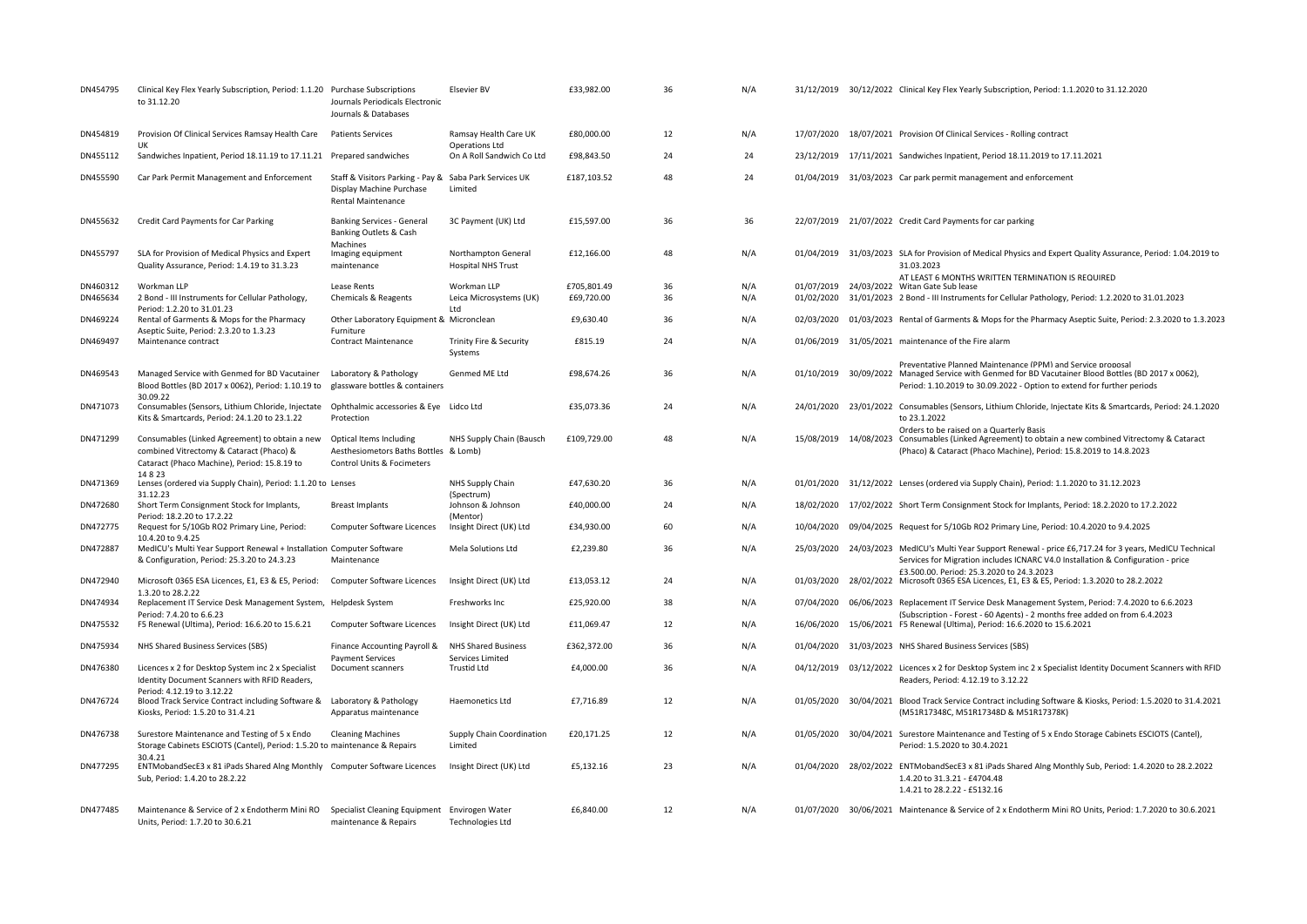| DN477503 | Microguide Subscription Service, Period: 6.5.20 to Purchase Subscriptions<br>5.5.23                                                                                                                     | Journals Periodicals Electronic Ltd<br>Journals & Databases                                                 | <b>Horizon Strategic Partners</b>          | £2,666.66   | 36 | N/A |            | 06/05/2020 05/05/2023 Microguide Subscription Service, Period: 6.5.2020 to 5.5.2023                                                                                                                                                                                                                                                                                                                            |
|----------|---------------------------------------------------------------------------------------------------------------------------------------------------------------------------------------------------------|-------------------------------------------------------------------------------------------------------------|--------------------------------------------|-------------|----|-----|------------|----------------------------------------------------------------------------------------------------------------------------------------------------------------------------------------------------------------------------------------------------------------------------------------------------------------------------------------------------------------------------------------------------------------|
| DN477529 | Formic Annual Maintenance Plan (AMP), Period:                                                                                                                                                           | Computer Software Licences                                                                                  | Formic Ltd                                 | £3,240.00   | 12 | N/A | 01/05/2020 | 30/04/2021 Formic Annual Maintenance Plan (AMP), Period: 1.5.2020 to 30.4.2021                                                                                                                                                                                                                                                                                                                                 |
| DN477648 | 1.5.20 to 30.4.21<br>Single Channel Recording Licences (VoIP) Full<br>Support Silver Cover for Cisco Phones 08:30 - 17:30,                                                                              | Computer Software Licences                                                                                  | <b>Ultima Business Solutions</b><br>Ltd    | £2,687.73   | 12 | N/A | 07/06/2020 | 06/06/2021 Single Channel Recording Licences (VoIP) Full Support Silver Cover for Cisco Phones<br>08:30 - 17:30, Period: 7.6.2020 to 6.6.2021                                                                                                                                                                                                                                                                  |
| DN477678 | Period: 7.6.20 to 6.6.21<br>Electronic Workforce Health Roster - Allocate<br>Optima Staff Roster Software inc Implementation + Bespoke<br>Optima Licences & Medic Modules Period: 28.2.20<br>to 31.3.23 | Computer Software Specialised Softcat PLC                                                                   |                                            | £198.645.41 | 37 | N/A |            | 28/02/2020 31/03/2023 Electronic Workforce Health Roster - Allocate Optima Staff Roster Software including<br>Implementation + Optima Licences & Medics Modules Period: 28.2.2020 to 31.3.2023<br>Year 1 - £132.229.00<br>Year 2 - £105,677.00 - Order No: 279206833<br>Year 3 - £110,960.00<br>16.2.21 - Order No: 279205563 added to the contract - value £263,624.00 for Optima<br>Licences & Medic Modules |
| DN478014 | Staff Friends & Family Test (6 quarters), Period:<br>1.4.20 to 30.6.22                                                                                                                                  | <b>Research Services</b>                                                                                    | Quality Health                             | £4,263.00   | 27 | N/A | 01/04/2020 | 30/06/2022 Staff Friends & Family Test (6 quarters), Period: 1.4.2020 to 30.6.2022                                                                                                                                                                                                                                                                                                                             |
| DN479276 | Qlikview Managed Service, Period: 22.5.20 to<br>21.5.21 - 3 MONTHS WRITTEN NOTICE REQUIRED<br>TO TERMINATE THIS CONTRACT                                                                                | <b>Computer Software Licences</b>                                                                           | <b>IQVIA Technology Services</b><br>Ltd    | £10,000.00  | 12 | N/A | 22/05/2020 | 21/05/2021 Qlikview Managed Service, Period: 22.5.2020 to 21.5.2021 3 MONTHS WRITTEN NOTICE<br>REQUIRED TO TERMINATE THIS CONTRACT                                                                                                                                                                                                                                                                             |
| DN479840 | Mastermover Service Contract SM100 Service Pack Lifting Equipment Manual<br>2, Period: 1.5.20 to 30.4.21                                                                                                |                                                                                                             | Mastermover International<br>Ltd           | £305.20     | 12 | N/A | 01/05/2020 | 30/04/2021 Mastermover Service Contract SM100 Service Pack 2, Period: 1.5.2020 to 30.4.2021                                                                                                                                                                                                                                                                                                                    |
| DN479862 | Support for Datix Web, Period: 1.6.20 to 31.5.21                                                                                                                                                        | Computer Software Licences                                                                                  | Datix Ltd                                  | £30,983.27  | 12 | N/A | 01/06/2020 | 31/05/2021 Support for Datix Web, Period: 1.6.2020 to 31.5.2021                                                                                                                                                                                                                                                                                                                                                |
| DN480341 | Service Contract for Water Treatment System,                                                                                                                                                            | <b>Estates Services</b>                                                                                     | Veolia Water Technologies                  | £891.00     | 12 | N/A | 01/07/2020 | 30/06/2021 Service Contract for Water Treatment System, Pathology, Period: 1.7.2020 to 30.06.2021                                                                                                                                                                                                                                                                                                              |
| DN480386 | Pathology, Period: 1.7.20 to 30.06.21<br>Refine Software Maintenance Annual Licence,                                                                                                                    | Computer Software Licences                                                                                  | RX-Info Ltd                                | £5,000.00   | 12 | N/A | 01/07/2020 | 30/06/2021 Refine Software Maintenance Annual Licence, Period: 1.7.2020 to 30.6.2021                                                                                                                                                                                                                                                                                                                           |
| DN480436 | Period: 1.7.20 to 30.6.21<br>Big Hand AMS GO App & Licence for Healthcare,                                                                                                                              | Computer Software Licences                                                                                  | <b>BigHand Ltd</b>                         | £3,225.00   | 12 | N/A | 27/05/2020 | 26/05/2021 Big Hand AMS GO App & Licence for Healthcare, Period: 27.5.2020 to 26.5.2021                                                                                                                                                                                                                                                                                                                        |
| DN480475 | Period: 27.5.20 to 26.5.21<br>Maintenance & Service 5-Star for the Collator &<br>Bookletmaker in the Photocopy Room (NOT TO BE<br>RENEWED ON 1.6.21) - Period: 1.6.20 to 31.5.21                        | Computer Hardware<br><b>Accessories Printer</b><br>Multifunctional Printer / Copier<br>Maintenance & Repair | Morgana Systems Ltd                        | £1,760.00   | 12 | N/A |            | 01/06/2020 31/05/2021 Maintenance & Service 5-Star for the Collator & Bookletmaker in the Photocopy Room -<br>Period: 1.6.2020 to 31.5.2021 (NOT TO BE RENEWED ON 1.6.2021)<br>Planned maintenance visits months 4 & 10 of the 12 month contract                                                                                                                                                               |
| DN481504 | Electrolux Extended Warranty for 1 x T5300S<br>Tumble Dryer & 2 x WSB5180H Washing Machines, maintenance & Repairs                                                                                      | <b>Cleaning Machines</b>                                                                                    | Electrolux Professional Ltd                | £2,659.80   | 12 | N/A | 15/05/2020 | 14/05/2021 Electrolux Extended Warranty for 1 x T5300S Tumble Dryer (Serial No: ELG3W1DV) & 2 x<br>WSB5180H Washing Machines (Serial No's: 4518 00000073 & 451800000074), Period:                                                                                                                                                                                                                              |
| DN481822 | Period: 15.5.20 to 14.5.21<br>Insignia, Picture Archiving & Communication<br>Systems (PACS) 3 year extension to DN276328,<br>Period: 1.6.20 to 31.5.23                                                  | FM Computer Contracts                                                                                       | Insignia Medical Systems<br>Limited        | £130,850.00 | 36 | N/A |            | 15.5.2020 to 14.5.2021 - 2 visits per annum<br>01/06/2020 31/05/2023 Insignia, Picture Archiving & Communication Systems (PACS) - 3 year extension to<br>DN276328 - Period: 1.6.2020 to 31.5.2023                                                                                                                                                                                                              |
| DN482058 | Maintenance Contract for the New Academic<br>Centre, 2 x Gas Inspection Visits, Period: 1.6.20 to<br>31.5.21                                                                                            | <b>Estates Services</b>                                                                                     | Cool Solution Refrigeration<br><b>LTD</b>  | £5,406.00   | 12 | N/A | 01/06/2020 | 31/05/2021 Maintenance Contract for the New Academic Centre, 2 x Gas Inspection Visits, Period:<br>1.6.2020 to 31.5.2021                                                                                                                                                                                                                                                                                       |
| DN482396 | Renewal of Prescription Tracking System Support (1 Computer Software Licences<br>Year) First Dispensary, Period: 1.6.20 to 31.5.21                                                                      |                                                                                                             | TMS Insight (Data Capture)<br>Ltd          | £1,400.00   | 12 | N/A | 01/06/2020 | 31/05/2021 Renewal of Prescription Tracking System Support (1 Year) First Dispensary, Period:<br>1.6.2020 to 31.5.2021                                                                                                                                                                                                                                                                                         |
| DN482401 | Domestic Calling Plan, ShrdSvr, ALNG, Subs, VC<br>MVL Licences, Period: 1.6.20 to 28.6.22                                                                                                               | Computer Software Licences                                                                                  | Insight Direct (UK) Ltd                    | £2,640.00   | 21 | N/A |            | 01/06/2020 28/02/2022 Domestic Calling Plan, ShrdSvr, ALNG, Subs, VC MVL Per User 1200 mins Licences,<br>Period: 1.6.20 to 28.6.22<br>25 x £79.20 June 20 to 28 Feb 21<br>25 x £105 60 1 3 21 to 28 2 22                                                                                                                                                                                                       |
| DN482925 | MKUH Hosting, Licences & Support (Website<br>Maintenance & Accessibility), Period: 1.8.20 to<br>31.7.21                                                                                                 | Website Development and<br>Maintenance                                                                      | <b>Phew Design</b>                         | £13,712.00  | 12 | N/A | 01/08/2020 | 31/07/2021 MKUH Hosting, Licences & Support (Website Maintenance & Accessibility), Period:<br>1.8.20 to 31.7.21                                                                                                                                                                                                                                                                                                |
| DN482945 | MARS Service Agreement, Period: 14.8.20 to<br>13.8.21                                                                                                                                                   | Imaging equipment<br>maintenance                                                                            | <b>WSR Medical Solutions</b><br>(Rothband) | £2,625.00   | 12 | N/A | 14/08/2020 | 13/08/2021 MARS Service Agreement, Period: 14.8.2020 to 13.8.2021                                                                                                                                                                                                                                                                                                                                              |
| DN483673 | IVT Pack (ordered via supply chain)                                                                                                                                                                     | Ophthalmic accessories & Eye                                                                                | Supply Chain Coordination                  | £26,760.00  | 24 | N/A |            | 01/04/2020 31/03/2022 IVT Pack item number Q101886 via NHSSC Complete Ophthalmology Solutions<br>Framework                                                                                                                                                                                                                                                                                                     |
| DN484666 | Compressors and Condensate unit                                                                                                                                                                         | Protection<br><b>Estates Services</b>                                                                       | Limited<br>Air Equipment                   | £1,087.00   | 36 | N/A | 29/06/2020 | 28/06/2023 Service agreement for MKUH for compressors and condensate unit Status Approved                                                                                                                                                                                                                                                                                                                      |
| DN484686 | Estates Acute FIRE DETECTION MKH0053                                                                                                                                                                    | <b>Contract Maintenance</b>                                                                                 | complete Detection                         | £11,318.26  | 12 | N/A | 01/07/2020 | 30/06/2021 12 month contract for MKUH and Urgent Care Centre fire detection services.                                                                                                                                                                                                                                                                                                                          |
| DN485142 | Medirota COVID19 Rota System for Trauma &<br>Orthopaedics, Period: 15.6.20 to 14.6.21                                                                                                                   | Computer Software<br>Maintenance                                                                            | Systems<br>Rotamap Ltd                     | £1.00       | 12 | N/A | 15/06/2020 | 14/06/2021 Medirota COVID19 Rota System for Trauma & Orthopaedics, Period: 15.6.2020 to<br>14.6.2021<br>3 MONTHS WRITTEN NOTICE IS REQUIRED BEEORE THE RENEWAL DATE                                                                                                                                                                                                                                            |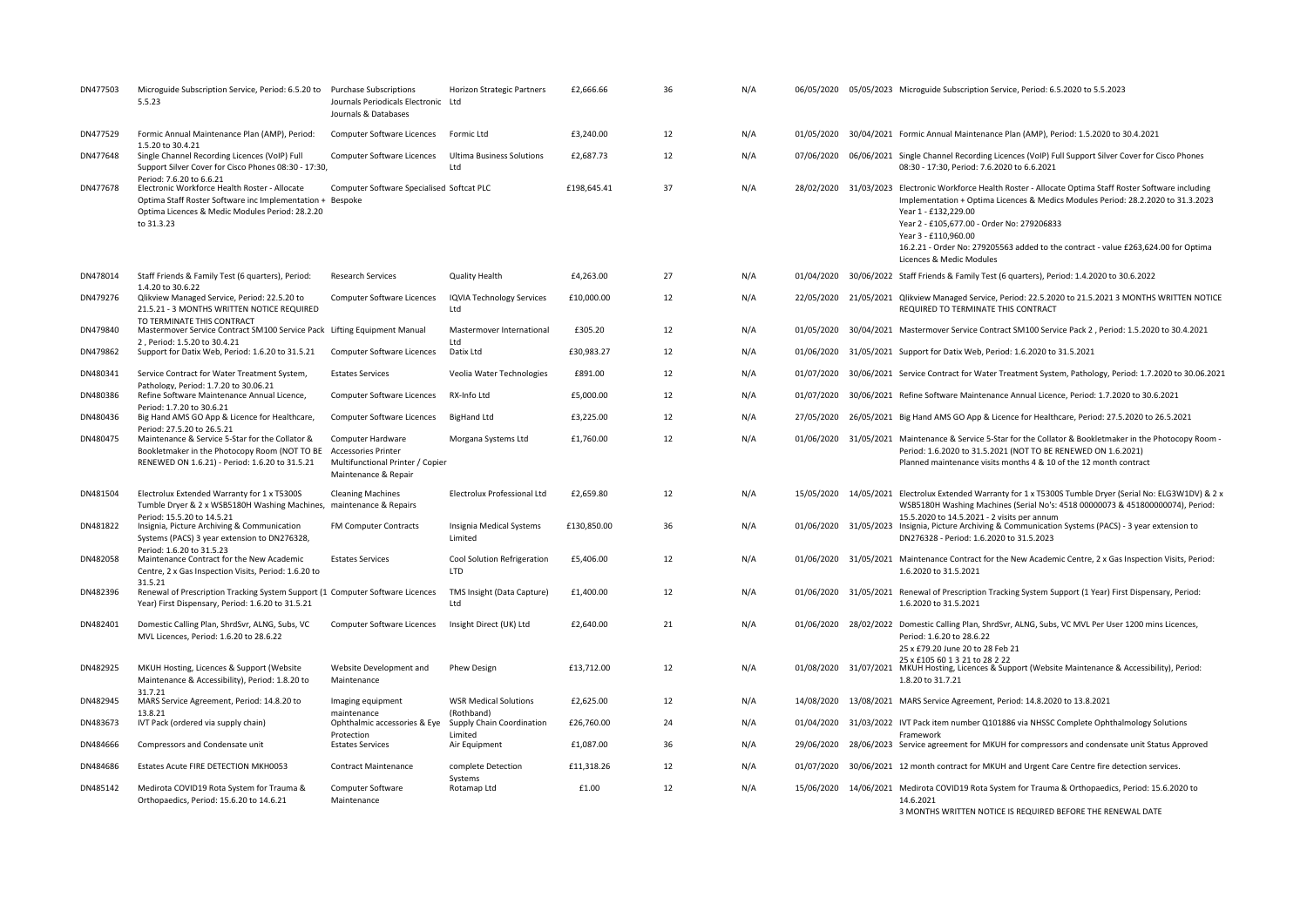| DN485148 | Medirota COVID19 Rota System for<br>Ophthalmology, Period: 15.6.20 to 14.6.21                                                                                          | Computer Software<br>Maintenance                                                                            | Rotamap Ltd                               | £1.00      | 12 | N/A |            |            | 15/06/2020 14/06/2021 Medirota COVID19 Rota System for Ophthalmology, Period: 15.6.2020 to 14.6.2021<br>3 MONTHS WRITTEN NOTICE IS REQUIRED BEFORE THE RENEWAL DATE                                                           |
|----------|------------------------------------------------------------------------------------------------------------------------------------------------------------------------|-------------------------------------------------------------------------------------------------------------|-------------------------------------------|------------|----|-----|------------|------------|-------------------------------------------------------------------------------------------------------------------------------------------------------------------------------------------------------------------------------|
| DN485161 | Medirota COVID19 Rota System for General<br>Surgery, Period: 15.6.20 to 14.6.21                                                                                        | Computer Software<br>Maintenance                                                                            | Rotamap Ltd                               | £1.00      | 12 | N/A | 15/06/2020 |            | 14/06/2021 Medirota COVID19 Rota System for General Surgery, Period: 15.6.2020 to 14.6.2021<br>3 MONTHS WRITTEN NOTICE IS REQUIRED BEFORE THE RENEWAL DATE                                                                    |
| DN485164 | Medirota COVID19 Rota System for Urology,<br>Period: 15.6.20 to 14.6.21                                                                                                | Computer Software<br>Maintenance                                                                            | Rotamap Ltd                               | £1.00      | 12 | N/A |            |            | 15/06/2020 14/06/2021 Medirota COVID19 Rota System for Urology, Period: 15.6.2020 to 14.6.2021<br>3 MONTHS WRITTEN NOTICE IS REQUIRED BEFORE THE RENEWAL DATE                                                                 |
| DN485285 | Operating Lease Sigmacon Holmium Laser                                                                                                                                 | Lease of medical & surgical<br>equipment                                                                    | <b>GE Capital Finance Ltd</b>             | £880.00    | 24 | N/A | 07/06/2020 |            | 06/06/2022 Operating Lease Sigmacon Holmium Laser                                                                                                                                                                             |
| DN485705 | Annual Hosting Charge, Period: 1.7.20 to 30.6.21                                                                                                                       | Website Development and<br>Maintenance                                                                      | Chilled Web Ltd                           | £1,798.40  | 12 | N/A | 01/07/2020 |            | 30/06/2021 Annual Hosting Charge, Period: 1.7.2020 to 30.6.2021                                                                                                                                                               |
| DN485813 | 3500 x Netwrix Auditor for Milton Keynes<br>University Hospital, Period: 30.5.20 to 29.5.21                                                                            | Computer Software Licences                                                                                  | PNL Tools Ltd                             | £4,603.67  | 12 | N/A | 30/05/2020 |            | 29/05/2021 3500 x Netwrix Auditor for Milton Keynes University Hospital, Period: 30.5.2020 to<br>29.5.2021                                                                                                                    |
| DN485906 | MKH/0123 - Maintenance contract for x2 Clinical<br>Research R & D Freezers                                                                                             | <b>Contract Maintenance</b>                                                                                 | <b>Adcock Refrigeration</b>               | £1,089.00  | 12 | N/A | 01/07/2020 |            | 30/06/2021 Maintenance contract for x2 Clinical Research R & D Freezers                                                                                                                                                       |
| DN487659 | Air Freshener Units x 4 for Sue Mellish, Post<br>Graduate Centre (Medical & Dental Education),                                                                         | <b>Bleaches Disinfectants Toilet</b><br>Cleaners & Fresheners                                               | PHS Group PLC                             | £583.12    | 36 | N/A |            |            | 01/12/2018 30/11/2021 Air Freshener Units x 4 for Sue Mellish, Post Graduate Centre (Medical & Dental<br>Education), Period: 30.11.2018 to 30.11.2021                                                                         |
| DN487889 | Period: 30.11.18 to 30.11.21<br>Kimal Custom Procedure Packs Commitment<br>Cardio Angio and Pacing Packs                                                               | Procedure Pack Cardiac<br>Surgery                                                                           | NHS Supply Chain                          | £30,031.67 | 12 | N/A | 01/07/2020 |            | THREE MONTHS WRITTEN NOTICE MUST BE SENT TO TERMINATE THE CONTRACT<br>30/06/2021 Kimal Custom Procedure Packs Commitment Cardio Angio and Pacing Packs                                                                        |
| DN488115 | Hardware Maintenance Contract for 6 x Kodak<br>Scanners, Period: 1.8.20 to 31.7.21                                                                                     | Computer Hardware<br><b>Accessories Printer</b><br>Multifunctional Printer / Copier<br>Maintenance & Repair | <b>CCube Solutions Ltd</b>                | £17,302.05 | 12 | N/A |            |            | 01/08/2020 31/07/2021 Hardware Maintenance Contract for 6 x Kodak Scanners, Period: 1.8.2020 to 31.7.2021                                                                                                                     |
| DN488667 | Labcold Standard Maintenance Contract: 2x Plasma Laboratory & Pathology<br>Thawers Period 01.08.20 to 31.07.21                                                         | Apparatus maintenance                                                                                       | <b>LABCOLD LTD</b>                        | £1,465.00  | 12 | N/A |            |            | 01/08/2020 31/07/2021 Labcold Standard Maintenance Contract: 2x Plasma Thawers Period 01.08.2020 to<br>31.07.2021                                                                                                             |
| DN488775 | iGrow+ Licence and Support - Year 7 (01.08.20 to<br>31.07.21)                                                                                                          | Computer Software Licences                                                                                  | <b>HARLOW PRINTING LTD</b>                | £8,330.00  | 12 | N/A |            |            | Serial numbers: 1109579 and 1113000<br>01/08/2020 31/07/2021 iGrow+ Licence and Support (26-50 Users) - Year 7 (1st August 2020 - 31st July 2021)                                                                             |
| DN489189 | Scope Application Service Level Agreement<br>24/7.Period: 5.9.20 to 4.9.21                                                                                             | <b>High Pressure Cleaning</b><br>Equipment & Accessories                                                    | Health Edge Solutions Ltd                 | £3,198.08  | 12 | N/A | 05/09/2020 |            | 04/09/2021 Scope Application Service Level Agreement 24/7, Period: 5.9.2020 to 4.9.2021                                                                                                                                       |
| DN489331 | VAC Ulta & Activac Therapy Units                                                                                                                                       | Wound drainage                                                                                              | KCI                                       | £11,178.00 | 12 | N/A | 01/07/2020 |            | 30/06/2021 VAC Ulta & Activac Therapy Units                                                                                                                                                                                   |
| DN489699 | CLW Rota for Anaesthetics, Period: 9.9.20 to 8.9.23 Computer Software Specialised Rotamap Ltd                                                                          | Bespoke                                                                                                     |                                           | £11,000.00 | 36 | N/A | 09/09/2020 |            | 08/09/2023 CLW Rota for Anaesthetics, Period: 9.9.2020 to 8.9.2023<br>THREE MONTHS WRITTEN NOTICE MUST BE GIVEN BEFORE THE RENEWAL DATE OF<br>8.9.2023                                                                        |
| DN490231 | Grounds/Garden Maintenance for Lister Close,<br>Lampitts Crosss, Whitegate Court & Button Grove,                                                                       | Contract Maintenance Grounds R&S Landscapes Ltd<br>Gardens Land                                             |                                           | £9,479.52  | 12 | N/A | 01/05/2020 | 30/04/2021 | Grounds/Garden Maintenance for Lister Close, Lampitts Crosss, Whitegate Court &<br>Button Grove, Period: 1.5.2020 to 30.4.2021                                                                                                |
| DN490831 | Period: 1.5.20 to 30.4.21<br>Pest Control Services & Service of the Catering Fly Contract Pest Control Services BPC (Anglia) Ltd<br>Killers, Period: 1.7.20 to 30.6.21 |                                                                                                             |                                           | £4,611.20  | 12 | N/A |            |            | 01/07/2020 30/06/2021 Pest Control Services & Service of the Catering Fly Killers, Period: 1.7.2020 to 30.6.2021<br>Pest Control Services - £3,982.40<br>Fly Killer Service for Catering - £628.80                            |
| DN491139 | SLAM Financial Reporting Tool, Licence, Support<br>and Maintenance, Period: 1.10.20 to 30.9.21                                                                         | Computer Software<br>Maintenance                                                                            | CIVICA UK LTD                             | £5,000.00  | 12 | N/A | 01/10/2020 |            | 30/09/2021 SLAM Financial Reporting Tool, Licence, Support and Maintenance, Period: 1.10.2020 to<br>30.9.2021                                                                                                                 |
| DN491588 | RAM Software & Licencing Agreement, Period:<br>1.9.20 to 31.8.21                                                                                                       | Computer Software Licences                                                                                  | <b>Real Asset Management</b><br>Ltd       | £5,432.00  | 12 | N/A | 01/09/2020 |            | 31/08/2021 RAM Software & Licencing Agreement, Period: 1.9.2020 to 31.8.2021                                                                                                                                                  |
| DN491649 | Software Maintenance & Extended Warranty for<br>Mirth Appliances, Period: 17.5.20 to 16.5.21                                                                           | Computer Software Licences                                                                                  | Nextgen Interoperability<br>Solutions Ltd | £14,387.62 | 12 | N/A |            |            | 17/05/2020 16/05/2021 Software Maintenance & Extended Warranty for Mirth Appliances, Period: 17.5.2020 to<br>16.5.2021                                                                                                        |
| DN491672 | Annual Software Maintenance Contract (9<br>products) for Patient Records, Period: 1.8.20 to<br>31.7.21                                                                 | Computer Software<br>Maintenance                                                                            | <b>CCube Solutions Ltd</b>                | £48,524.00 | 12 | N/A |            |            | 01/08/2020 31/07/2021 Annual Software Maintenance Contract (9 products) for Patient Records, Period:<br>1.8.2020 to 31.7.2021                                                                                                 |
| DN492286 | Annual Software Support for Room Master, Period: Computer Software<br>9.9.20 to 8.9.21                                                                                 | Maintenance                                                                                                 | NFS Hotel Technology Ltd                  | £1,800.00  | 12 | N/A | 09/09/2020 |            | 08/09/2021 Annual Software Support for Room Master, Period: 9.9.2020 to 8.9.2021                                                                                                                                              |
| DN492299 | For the provision of wigs to inpatients receiving<br>cancer treatment and outpatients with alopecia or synthetic<br>permanent hair loss, Period: 1.7.20 to 30.6.21     | Wigs Human Hair Modacrylic                                                                                  | Christos Unisex Hair<br>Design Ltd        | £13,000.00 | 12 | N/A | 01/07/2020 |            | 30/06/2021 For the provision of wigs to inpatients receiving cancer treatment and outpatients with<br>alopecia or permanent hair loss, Period: 1.7.2020 to 30.6.2021                                                          |
| DN492433 | Software Licence Renewal Safecom M&S SW,<br>Period: 19.10.20 to 18.10.21                                                                                               | Computer Software Licences                                                                                  | <b>Ultima Business Solutions</b><br>Ltd   | £6,533.33  | 12 | N/A |            |            | 19/10/2020 18/10/2021 Software Licence Renewal Safecom M&S SW, Period: 19.10.2020 to 18.10.2021                                                                                                                               |
| DN493148 | Cohort Annual Support for the Occupational Health Managed Support and Licenses Medgate UK Ltd (Cohort)<br>System, Start Date: 3.6.2012                                 |                                                                                                             |                                           | £8,755.91  | 84 | N/A |            |            | 03/06/2012 02/06/2021 Cohort Annual Support for the Occupational Health System, Start Date: 3.6.2012 - Yearly<br><b>Rolling Contract</b><br>TERMINATION - AT LEAST 60 DAYS WRITTEN NOTICE REQUIRED BEFORE THE RENEWAL<br>DATE |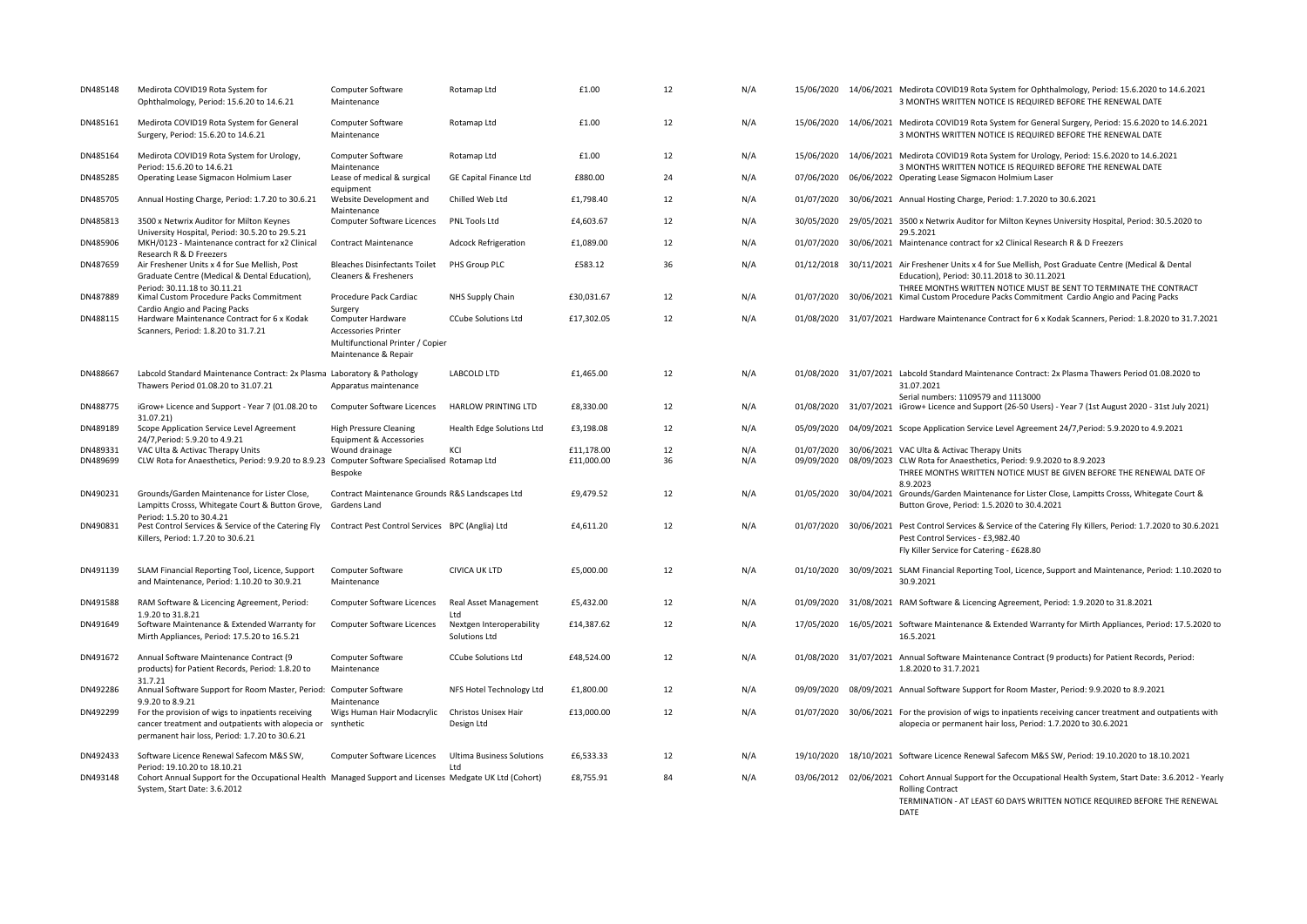| DN494401             | Annual Re-Assessment UKAS Accreditation Service Management Consultancy<br>Fee, Period: 1.5.20 to 30.4.21                                                                             | Finance Accounting Payroll &<br>Payments                                                                 | United Kingdom<br><b>Accreditation Service</b>        | £5,442.00               | 12       | N/A       |            |            | 01/05/2020 30/04/2021 Annual Re-Assessment UKAS Accreditation Service Fee, Period: 1.5.2020 to 30.4.2021                                                                                                                                                                                                                                                                           |
|----------------------|--------------------------------------------------------------------------------------------------------------------------------------------------------------------------------------|----------------------------------------------------------------------------------------------------------|-------------------------------------------------------|-------------------------|----------|-----------|------------|------------|------------------------------------------------------------------------------------------------------------------------------------------------------------------------------------------------------------------------------------------------------------------------------------------------------------------------------------------------------------------------------------|
| DN494909             | Blood Transfusion Equipment (Ortho Clinical<br>Diagnostics) 2016 x 0047, Period: 22.2.17 to<br>31.12.21                                                                              | Laboratory & Pathology other Genmed ME Ltd<br>consumables                                                |                                                       | £109.529.00             | 59       | N/A       |            |            | 22/02/2017 31/12/2021 Blood Transfusion Equipment (Ortho Clinical Diagnostics) 2016 x 0047, Period: 22.2.2017<br>to 31.12.2021                                                                                                                                                                                                                                                     |
| DN496647             | Medicode Clinical Encoder, Annual Support &<br>Software Licence, Period: 24.8.20 to 23.8.21                                                                                          | Computer Software Licences 3M United Kingdom PLC                                                         |                                                       | £56,079.88              | 12       | N/A       | 24/08/2020 |            | 23/08/2021 Medicode Clinical Encoder, Annual Support & Software Licence, Period: 24.8.2020 to<br>23.8.2021                                                                                                                                                                                                                                                                         |
| DN497729             | Escrow Software Agreement for JAC Pharmacy<br>System, Period: 1.11.20 to 31.10.21                                                                                                    | Computer Software Licences                                                                               | <b>NCC Services Ltd</b>                               | £645.00                 | 12       | N/A       | 13/11/2020 |            | 12/11/2021 Escrow Software Agreement for JAC Pharmacy System, Period: 1.11.2020 to 31.10.2021                                                                                                                                                                                                                                                                                      |
| DN499893             | Fully Comprehensive Service & Validation Contract Specialist Cleaning Equipment MMM Medical Equipment<br>for ENDO for 3 x E5 EWD's, Period: 1.8.20 to                                | maintenance & Repairs                                                                                    | Ltd                                                   | £71,771.00              | 12       | N/A       |            |            | 01/08/2020 31/07/2021 Fully Comprehensive Service & Validation Contract (Platinum Plus) for ENDO for 3 x E5<br>EWD's, Period: 1.8.2020 to 31.7.2021                                                                                                                                                                                                                                |
| DN499946             | 31.7.21<br>Reagent Rental for Glucose & Ketone (NOVA 2014 x Chemicals & Reagents<br>0001). Period: 3.2.14 to 31.1.22                                                                 |                                                                                                          | Genmed ME Ltd                                         | £56,954.80              | 96       | 12        |            |            | 03/02/2014 31/01/2022 Reagent Rental for Glucose & Ketone (NOVA 2014 x 0001), Period: 3.2.2014 to 31.1.2022                                                                                                                                                                                                                                                                        |
| DN500155             | Reagent rental for HbA1c Tests, Period: 1.11.20 to Biochemistry<br>31.10.25                                                                                                          |                                                                                                          | Tosoh Bioscience Ltd                                  | £26,600.00              | 60       | N/A       | 01/11/2020 |            | 31/10/2025 Reagent rental for HbA1c Tests, Period: 1.11.2020 to 31.10.2025                                                                                                                                                                                                                                                                                                         |
| DN500262             | Support for Robot Part Pack Interface, Period:<br>1.7.21 to 30.4.24                                                                                                                  | Computer Software Licences                                                                               | JAC Computer Services Ltd                             | £550.46                 | 46       | N/A       | 01/07/2020 |            | 30/04/2024 Support for Robot Part Pack Interface, Period: 1.7.2021 to 30.4.2024                                                                                                                                                                                                                                                                                                    |
| DN500467             | MDT Core Service (Per Room) Stellaris, Period<br>11.6.19 to 10.6.24                                                                                                                  | Computer Software Licences                                                                               | <b>Cinos Communications</b><br>Services Ltd           | £1,500.00               | 60       | N/A       | 11/06/2019 |            | 10/06/2024 MDT Core Service (Per Room) Stellaris, Period 11.6.2019 to 10.6.2024                                                                                                                                                                                                                                                                                                    |
| DN500539             | Maintenance Contract for Alphamaxx Motor Drive Medical & Surgical Equipment Supply Chain Coordination<br>Unit, Serial No: 113312B3, Period: 1.8.20 to 31.7.21 Maintenance & cleaning |                                                                                                          | Limited                                               | £2,311.35               | 12       | N/A       |            |            | 01/08/2020 31/07/2021 Maintenance Contract for Alphamaxx Motor Drive Unit, Serial No: 113312B3, Period:<br>1.8.2020 to 31.7.2021                                                                                                                                                                                                                                                   |
| DN500566             | Licence Support & Maintenance of Website Milton    Vebsite Development and<br>Keynes VTS, Period: 5.8.20 to 4.8.21                                                                   | Maintenance                                                                                              | My Surgery Website Ltd                                | £435.00                 | 12       | N/A       | 05/08/2020 |            | Gold Package M Care Gold - 2 visits per annum<br>04/08/2021 Licence Support & Maintenance of Website Milton Keynes VTS, Period: 5.8.2020 to<br>4.8.2021                                                                                                                                                                                                                            |
| DN500777<br>DN500799 | FM Ref: MKH/0102Theatres Trends BMS<br>Unisurge Custom Procedure Packs x 6 for HSDU,<br>Period: 1.10.19 to 30.09.21                                                                  | Contract Maintenance<br>Procedure packs - misc                                                           | AES CONTROL SYSTEMS<br>NHS Supply Chain<br>(Unisurge) | £5,640.00<br>£68,382.62 | 24<br>24 | N/A<br>24 |            |            | 01/04/2020 31/03/2022 Theatres 1-12 Trend BMS control and maintenance MR19/20CON199<br>01/10/2020 30/09/2022 Unisurge Custom Procedure Packs x 6 for HSDU, 3 MONTHS WRITTEN NOTICE IS<br>REQUIRED TO TERMINATE THE CONTRACT, Period: 1.10.2019 to 30.09.2021<br><b>Dressing Pack</b><br>Flexible Cystoscopy Pack<br>Procedure Pack<br>Delivery Pack<br><b>Forcep Perineal Pack</b> |
| DN501023             | Supply of Althera (12337253) & Alfamino<br>(12358763), Period: 1.8.20 to 31.7.21                                                                                                     | Dietetic food                                                                                            | Nestle Health Science                                 | £0.96                   | 24       | N/A       |            |            | 01/08/2020 31/07/2022 Supply of Althera (12337253) & Alfamino (12358763), Period: 1.8.2020 to 31.7.2021<br>Orders to be sent to Alliance Healthcare                                                                                                                                                                                                                                |
| DN501119             | Service Contract FM First Clinical Engineering, 5 x<br>User Licences & Support Fee, Period: 1.10.20 to                                                                               | <b>Estates Services</b>                                                                                  | Asckey Data Services Ltd                              | £7,500.00               | 12       | N/A       | 01/10/2020 |            | 30/09/2021 Service Contract FM First Clinical Engineering, 5 x User Licences & Support Fee, Period:<br>1.10.2020 to 30.9.2021                                                                                                                                                                                                                                                      |
| DN501292             | 30.9.21<br>Endocut Laparoscopic Scissors Pricing Agreement -                                                                                                                         | Laparoscopic consumables                                                                                 | Elemental Healthcare LTD                              | £28,000.00              | 36       | N/A       |            |            | 01/04/2019 31/03/2022 Endocut Laparoscopic Scissors Pricing Agreement - 1st April 2019 to 31st March 2022                                                                                                                                                                                                                                                                          |
| DN501792             | 01.04.19 to 31.03.22<br>HIP Enabling Works Phase 1 Framework P22                                                                                                                     | Building & Engineering Services Galliford Try                                                            |                                                       | £3,936,745.30           | 12       | N/A       |            |            | 29/09/2020 28/09/2021 HIP Enabling Works Phase 1 enabling works relating to the HIP programme Framework<br>P22 - Project P22-0054-05                                                                                                                                                                                                                                               |
| DN504035             | ICE Annual Support & Maintenance, Period: 1.9.20 Computer Software Licences                                                                                                          |                                                                                                          | <b>Clinisys Solutions Ltd</b>                         | £69,688.32              | 12       | N/A       |            |            | 01/09/2020 31/08/2021 ICE Annual Support & Maintenance, Period: 1.9.2020 to 31.8.2021 - £59,788.32                                                                                                                                                                                                                                                                                 |
| DN504293             | to 31.8.21<br>Non-Committed Pricing Agreement for Philips<br>Respironics Masks and Accessories - 29.09.20 to                                                                         | Facemask anaesthetic                                                                                     | Philips Electronics UK Ltd                            | £70,000.00              | 36       | N/A       |            |            | CCN Upgrade - £9,900.00<br>29/09/2020 28/09/2023 Non-Committed Pricing Agreement for Philips Respironics Masks and Accessories -<br>29.09.20 to 28.09.23                                                                                                                                                                                                                           |
| DN504606             | 28.09.23<br>Non-Committed Pricing Agreement for Endoscopy<br>Consumables - 22.08.20 to 21.08.21                                                                                      | <b>Endoscopic Equipment</b>                                                                              | Olympus Keymed                                        | £140,000.00             | 12       | N/A       | 22/08/2020 | 21/08/2021 | 27% discount covered on list pricing<br>Non-Committed Pricing Agreement for Endoscopy Consumables - 22nd August 2020 to<br>21nd August 2021:                                                                                                                                                                                                                                       |
| DN504669             | Annual Licence for the GHX Catalogue (NEXUS),                                                                                                                                        | Computer Software Licences                                                                               | <b>GHX UK Ltd</b>                                     | £15,700.00              | 36       | N/A       | 01/09/2020 |            | 31/08/2023 Annual Licence for the GHX Catalogue (NEXUS), Period: 1.9.2020 to 31.8.2023                                                                                                                                                                                                                                                                                             |
| DN504671             | Period: 1.9.20 to 31.8.23<br>Cyres Colposcopy Software Support 08/08/2020 to Computer Software                                                                                       |                                                                                                          | Cyres                                                 | £960.00                 | 12       | N/A       | 08/08/2020 |            | 07/08/2021 Cyres Colposcopy Software Support 8th August 2020 to 7th August 2021                                                                                                                                                                                                                                                                                                    |
| DN504764             | 07/08/2021<br>Gold SLA Traceability HESSDA 24/7 HSDU Period:                                                                                                                         | Maintenance<br>Specialist Cleaning Equipment Health Edge Solutions Ltd                                   |                                                       | £8,263.27               | 10       | N/A       |            |            | 18/11/2020 04/09/2021 Gold SLA Traceability HESSDA 24/7 HSDU Period: 18.11.2020 to 4.9.2021                                                                                                                                                                                                                                                                                        |
| DN504898             | 18.11.20 to 4.9.21<br>Versius Observation Agreement                                                                                                                                  | & Accessories<br>Other Medical & Surgical<br><b>Equipment Purchases</b>                                  | <b>CMR Surgical</b>                                   | £1.00                   | 12       | N/A       |            |            | 23/09/2020 22/09/2021 MKUH will provide reasonable access to Observers to the Trust's facilities for the sole<br>purpose of observing the use and function of the Versius system during certain surgical                                                                                                                                                                           |
| DN505059             | Dsir Annual rental of Nitric Oxide for NNU<br>01/08/2020                                                                                                                             | <b>General Medical Surgical</b><br><b>Equipment Haemofiltration</b><br><b>Tracheostomy Tubes Medical</b> | <b>BOC Ltd</b>                                        | £9,417.60               | 24       | N/A       |            |            | procedures<br>01/08/2020 31/07/2022 Dsir Annual rental of Nitric Oxide for NNU 1st August 2020<br>2-year extension option available *see private notes*                                                                                                                                                                                                                            |
| DN505236             | Netformulary Maintenance & Support, Period:<br>1.12.20 to 30.11.21                                                                                                                   | <b>Puln Products</b><br>Computer Software Licences                                                       | Nottingham University<br>Hospitals                    | £3,500.00               | 12       | N/A       |            |            | 01/12/2020 30/11/2021 Netformulary Maintenance & Support, Period: 1.12.2020 to 30.11.2021                                                                                                                                                                                                                                                                                          |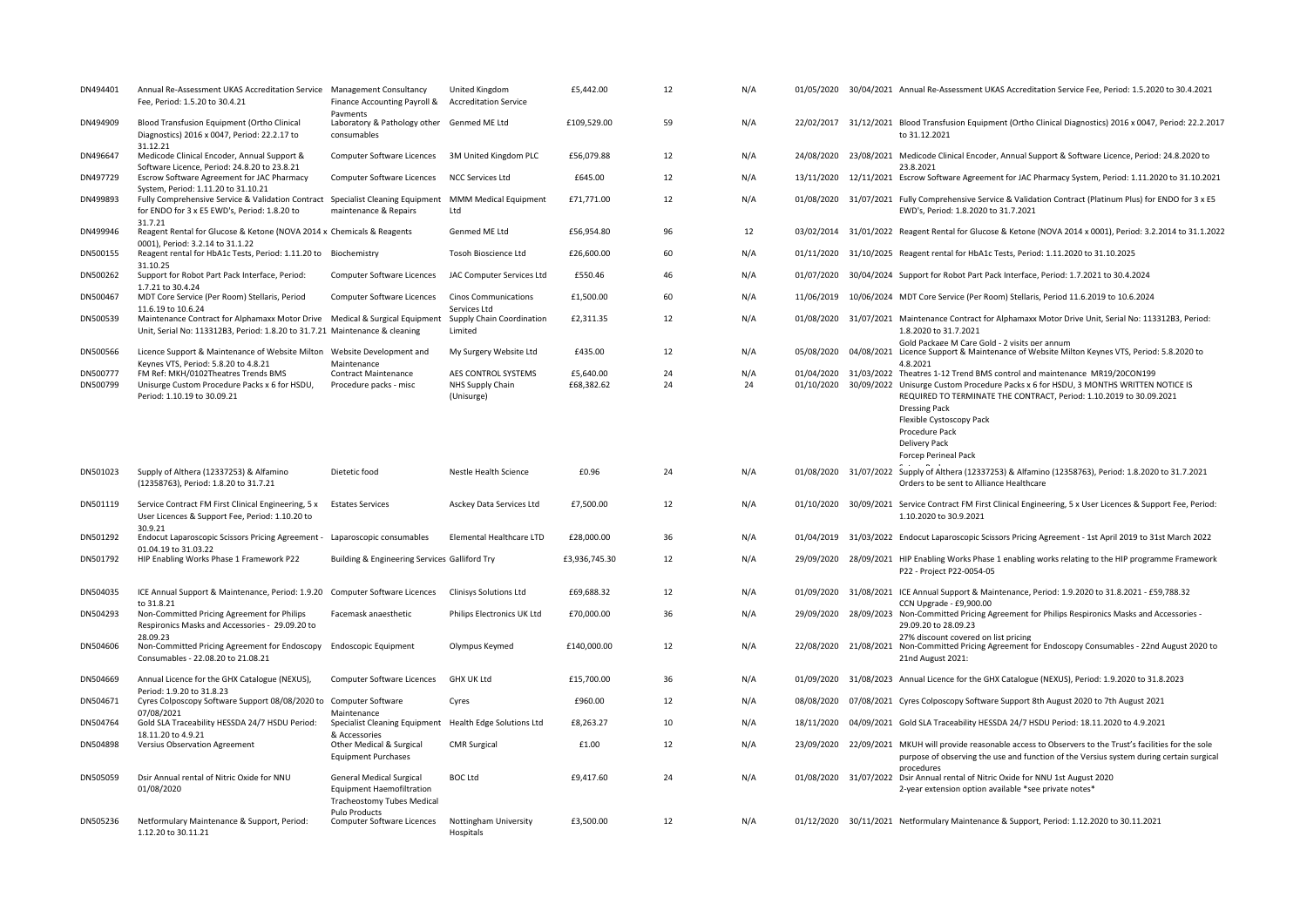| DN505680 | Hybrid Mail for Outpatient Appointment Letters,<br>Period: 16.4.20 to 15.4.21                                                            | FM Computer Contracts                                   | Synertec                                       | £145,270.32   | 12 | N/A |                       | 16/04/2020 15/04/2021 Hybrid Mail for Outpatient Appointment Letters, Period: 16.4.2020 to 15.4.2021                                                                                                                                                                                                                                                                                                                         |
|----------|------------------------------------------------------------------------------------------------------------------------------------------|---------------------------------------------------------|------------------------------------------------|---------------|----|-----|-----------------------|------------------------------------------------------------------------------------------------------------------------------------------------------------------------------------------------------------------------------------------------------------------------------------------------------------------------------------------------------------------------------------------------------------------------------|
| DN506710 | Maintenance & Support for the Winpath<br>(Pathology) System, Period: 1.10.20 to 30.9.21                                                  | Computer Software Licences                              | <b>Clinisys Solutions Ltd</b>                  | £152,224.34   | 12 | N/A |                       | 01/10/2020 30/09/2021 Maintenance & Support for the Winpath (Pathology) System, Period: 1.10.2020 to<br>30.9.2021                                                                                                                                                                                                                                                                                                            |
| DN506924 | Instrument Repairs for HSDU, Period: 25.11.20 to                                                                                         | Repair of Surgical Instruments Cutting Edge Surgical    |                                                | £10,000.00    | 12 | N/A |                       | Order No: 279209465 added as agreed with Linda Baxter - CCN attached<br>25/11/2020 24/11/2021 Instrument Repairs for HSDU, Period: 25.11.2020 to 24.11.2021                                                                                                                                                                                                                                                                  |
| DN508768 | 24.11.21<br>Trust Boilers FM Reference MKH/0016CE                                                                                        | <b>Contract Maintenance</b>                             | Instruments<br>Plumbing & Gas Solutions<br>Ltd | £3,150.00     | 12 | N/A |                       | 15/10/2020 14/10/2021 Maintenance contract, annual service & certification for trust hot water boilers,<br>inspection of all other associated equipment within plant areas. Quote ref QC12263                                                                                                                                                                                                                                |
| DN508776 | Energy Service (Boilers CNWL) FM Reference<br>PCT/0001                                                                                   | Contract Maintenance                                    | Plumbing & Gas Solutions<br>Ltd                | £925.00       | 12 | N/A |                       | 15/10/2020 14/10/2021 Maintenance contract, annual service & certification for CNWL hot water boilers,<br>inspection of all other associated equipment within plant areas. - Quote ref QC 12263                                                                                                                                                                                                                              |
| DN508799 | MAIN HOSPITAL - Estates Fire Alarm System                                                                                                | <b>Contract Maintenance</b>                             | CDS LTD                                        | £11,318.26    | 12 | N/A | 01/07/2020            | 30/06/2021 MAIN HOSPITAL Maintenance contract Fire alarm system<br>12 month contract for MKUH and Urgent Care Centre fire detection services.                                                                                                                                                                                                                                                                                |
| DN508808 | <b>CNWL Fire Alarm System</b>                                                                                                            | <b>Contract Maintenance</b>                             | CDS LTD                                        | £2,060.00     | 12 | N/A |                       | 01/07/2020 30/06/2021 CNWL Fire Alarm System Maintenance contract for fire alarm system.<br>FM Reference MKH0053                                                                                                                                                                                                                                                                                                             |
| DN508845 | Air conditioning maintenance Tender Reference<br>MKUH159                                                                                 | <b>Contract Maintenance</b>                             | PENTAGON<br><b>REFRIGERATION &amp; AIR</b>     | £16,725.00    | 36 | N/A | 01/04/2020            | 31/03/2023 New 3 year contract - Air conditioning maintenance -quote- AM2777/HWGT/2020.                                                                                                                                                                                                                                                                                                                                      |
| DN508920 | CHP Phase 2                                                                                                                              | <b>Contract Maintenance</b>                             | <b>CONDN LTD</b><br>CENTRICA                   | £15,887.00    | 12 | N/A |                       | 16/05/2020 15/05/2021 Maintenance contract for Combined Heat & Power (CHP) unit no. 1024. 2020/21                                                                                                                                                                                                                                                                                                                            |
| DN509875 | Helpdesk . Asset System                                                                                                                  | Contracted out Services                                 | MICAD                                          | £20,400.00    | 12 | N/A | 28/07/2020            | 27/07/2021 Service Contract for Helpdesk Module, PPM, Assets Module, Customer Portal,                                                                                                                                                                                                                                                                                                                                        |
| DN510019 | Annual Software Lease                                                                                                                    | Computer Software Licences                              | MICAD                                          | £4,269.82     | 12 | N/A |                       | Contractor (Resources) Portal and Mobile App as quotation Q31953<br>01/11/2020 31/10/2021 MiCAD information portals suite with unlimited user licences. - 2020/2021 Annual                                                                                                                                                                                                                                                   |
|          |                                                                                                                                          |                                                         |                                                |               |    |     |                       | charge. - GGR423                                                                                                                                                                                                                                                                                                                                                                                                             |
| DN512692 | Clinical Benchmarking Solution CHKS (Capital<br>Health & Wellbeing) Period: 1.12.20 to 30.11.24                                          | Data Analysis services                                  | CHKS Ltd                                       | £49,000.00    | 48 | N/A |                       | 01/12/2020 30/11/2024 Clinical Benchmarking Solution CHKS (Capital Health & Wellbeing) Period: 1.12.2020 to<br>30.11.2024 (Replaced Dr Foster Contract)                                                                                                                                                                                                                                                                      |
| DN513369 | Reagent Rental for 2 x ACL TOP 550 Analysers,<br>Period: 4.12.20 to 3.12.25                                                              | Chemicals & Reagents                                    | Werfen Ltd                                     | £64,851.99    | 60 | N/A | 30/11/2020            | 03/12/2025 Reagent Rental for 2 x ACL TOP 550 Analysers, Period: 4.12.2020 to 3.12.2025                                                                                                                                                                                                                                                                                                                                      |
| DN513417 | Health Edge Application & Hardware Support for<br>HESA, Period: 5.9.20 to 4.9.21                                                         | Computer Software<br>Maintenance                        | Health Edge Solutions Ltd                      | £986.00       | 12 | N/A | 05/09/2020            | 04/09/2021 Health Edge Application & Hardware Support for HESA, Period: 5.9.2020 to 4.9.2021                                                                                                                                                                                                                                                                                                                                 |
| DN513432 | Cohort Hosted Subscription, Period: 18.11.20 to<br>17.11.21                                                                              | Computer Software<br>Maintenance                        | Medgate UK Ltd                                 | £7,938.80     | 12 | N/A | 18/11/2020            | 17/11/2021 Cohort Hosted Subscription, Period: 18.11.2020 to 17.11.2021                                                                                                                                                                                                                                                                                                                                                      |
| DN513509 | Maintenance Contract for 2 x ACL TOP 550 Reagent Laboratory & Pathology<br>Rental Analysers (Year 1 of 5), Period: 4.12.20 to<br>3.12.21 | Apparatus maintenance                                   | Werfen Ltd                                     | £7,200.00     | 12 | N/A |                       | 04/12/2020 03/12/2021 Maintenance Contract for 2 x ACL TOP 550 Reagent Rental Analysers, Period: 4.12.2020<br>to 3.12.2021 (Year 1 of 5)                                                                                                                                                                                                                                                                                     |
| DN513558 | Maintenance contract for Kodak i520 Scanner,<br>Period: 1.12.20 to 30.11.23                                                              | Computer Software<br>Maintenance                        | <b>CCube Solutions Ltd</b>                     | £1,993.90     | 36 | N/A | 01/12/2020            | 30/11/2023 Maintenance contract for Kodak i520 Scanner, Period: 1.12.2020 to 30.11.2023                                                                                                                                                                                                                                                                                                                                      |
| DN515060 | Maintenance contract for hospital Airtubes pod<br>system.                                                                                | <b>Contract Maintenance</b>                             | Airtube Technologies Ltd                       | £6,469.23     | 36 | N/A |                       | 01/09/2019 31/08/2022 A fixed 3 year contract 1/09/19 - 31/08/2022-12 months maintenance contract for the<br>pneumatic tube system as per maintenance agreement. Service includes 1 x Major PPM                                                                                                                                                                                                                              |
| DN515515 | Service Maintenance Contract for Pure Care 24<br>hour Priority Response Service Contract, Period:                                        | <b>Contract Maintenance</b>                             | Envirogen Water<br><b>Technologies Ltd</b>     | £5,340.00     | 12 | N/A |                       | and remote technical support between 8.<br>01/01/2021 31/12/2021 Service Maintenance Contract for Pure Care 24 hour Priority Response Service Contract<br>for 2 x Duplex HOH RO Units, 1 x 1003 & 1 x 293 & 1 x 500L Tank & Recirculation Hot Set                                                                                                                                                                            |
| DN515527 | 1.01.21 to 31.12.21<br>Trauma Cad (Server Ortho Template Subscription), PACS Services<br>Period: 2.2.21 to 1.2.26                        |                                                         | <b>Brainlab Limited</b>                        | £1,458.00     | 60 | N/A | 02/02/2021 01/02/2026 | (Electric Heated) Period: 1.01.2021 to 31.12.2021<br>Trauma Cad (Server Ortho Template Subscription), Period: 2.2.2021 to 1.2.2026 - In the<br>event that an automatic renewal of the term is set forth in the quote then all conditions<br>shall continue to apply for any renewal period. Should we wish to prevent an automatic<br>renewal then the underlying agreement must be terminated by written notice at least 60 |
|          |                                                                                                                                          |                                                         |                                                |               |    |     |                       | days before the expiration of the then current term.                                                                                                                                                                                                                                                                                                                                                                         |
| DN515533 | Maintenance for 2 x Multigen II Bulk Trolleys,                                                                                           | <b>Catering Equipment</b>                               | <b>Burlodge Limited</b>                        | £287.14       | 6  | N/A |                       | 03/01/2021 02/07/2021 Maintenance for 2 x Multigen II Bulk Trolleys, Serial No's: 21753 & 21921, Period:                                                                                                                                                                                                                                                                                                                     |
| DN515808 | Period: 3.1.21 to 2.7.21<br>De Soutter Power Tool Maintenance                                                                            | Maintenance<br>Surgical Power Tools &                   | De Soutter Medical                             | £17,379.18    | 12 | N/A |                       | 3.1.2021 to 2.7.2021<br>01/01/2021 31/12/2021 De Soutter Power Tool Maintenance                                                                                                                                                                                                                                                                                                                                              |
| DN517596 | HIP Enabling Works Framework P22 - Office Fit-Out, Building & Engineering Services Galliford Try                                         | accessories                                             |                                                | £2,001,388.00 | 12 | N/A |                       | 22/12/2020 21/12/2021 BC2020049 - Office Admin Block GMP Submission for stages 3/4/5 - Contract for Office                                                                                                                                                                                                                                                                                                                   |
| DN517617 | Project 5.<br>BC2020049 HIP Enabling Works - MSCP P22                                                                                    | Building & Engineering Services Galliford Try           |                                                | £1,231,879.00 | 12 | N/A |                       | Fit-Out, Project 5.<br>22/12/2020 21/12/2021 BC2020049 HIP Enabling Works - MSCP GMP Submission for stages 3/4/5 - Contract for                                                                                                                                                                                                                                                                                              |
| DN517985 | Framework<br>ENDOSCOPY TC - Maintenance of: IPS                                                                                          | <b>Contract Maintenance</b>                             | Starkstrom                                     | £5,654.10     | 24 | N/A | 11/12/2018            | Car Park 3, Phase 1, Project 7<br>10/12/2021 TC - Maintenance of: IPS located in Clean area 1 x Endoscopy Ward, 3 IPS in Treatment                                                                                                                                                                                                                                                                                           |
| DN518086 | Karl Storz Managed Equipment Service - Theatres                                                                                          | Repair of Surgical Instruments Karl Storz Endoscopy Ltd |                                                | £192,552.00   | 12 | 24  |                       | Centre Plant room, 6 x UPS in Treatment Centre Plant room<br>01/01/2020 31/12/2021 Karl Storz Managed Equipment Service - Theatres                                                                                                                                                                                                                                                                                           |
| DN518107 | SBS Managed Services - Draeger Anaesthetic                                                                                               | Anaesthetic Equipment &                                 | Draeger                                        | £47,024.00    | 60 | N/A | 01/04/2020            | 31/03/2025 SBS Managed Services - Draeger Anaesthetic Machines                                                                                                                                                                                                                                                                                                                                                               |
| DN518266 | Machines<br>The Provision of Standard System Support for the<br>RFID Discovery Software                                                  | Accessories<br>Computer Software<br>Maintenance         | Bemrose Booth Paragon<br>Ltd                   | £5,670.00     | 12 | N/A |                       | 01/11/2020 31/10/2021 The Provision of Standard System Support for the RFID Discovery Software                                                                                                                                                                                                                                                                                                                               |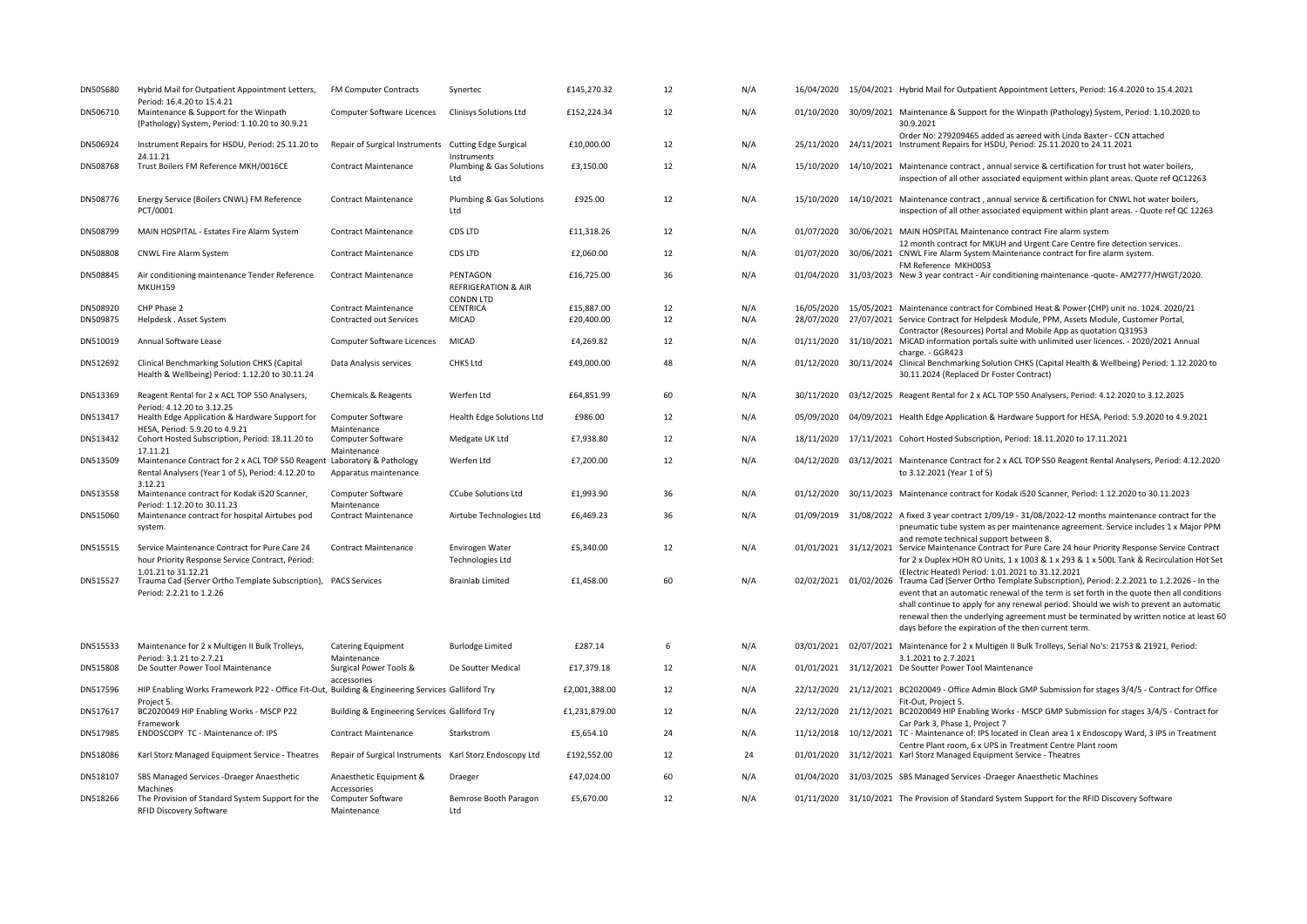| DN518427 | Annual Journals & Online Journal Subscriptions,<br>Period: 1.1.21 to 31.12.21                                                                                                     | <b>Purchase Subscriptions</b><br>Journals Periodicals Electronic<br>Journals & Databases | Ebsco International Inc                       | £10,000.00  | 12 | N/A |            | 01/01/2021 31/12/2021 Annual Journals & Online Journal Subscriptions, Period: 1.1.2021 to 31.12.2021                                                                                                                                                                                         |
|----------|-----------------------------------------------------------------------------------------------------------------------------------------------------------------------------------|------------------------------------------------------------------------------------------|-----------------------------------------------|-------------|----|-----|------------|----------------------------------------------------------------------------------------------------------------------------------------------------------------------------------------------------------------------------------------------------------------------------------------------|
| DN518442 | Subscription to UPTODATE (Wolters Kluwer)<br>Subscriber Self Registration, Period: 1.11.20 to<br>31.10.21                                                                         | <b>Purchase Subscriptions</b><br>Journals Periodicals Electronic<br>Journals & Databases | UpToDate Inc                                  | £34,772.00  | 12 | N/A |            | 01/11/2020 31/10/2021 Subscription to UPTODATE (Wolters Kluwer) Subscriber Self Registration, Period:<br>1.11.2020 to 31.10.2021 - \$34,772.00                                                                                                                                               |
| DN518451 | Fully Hosted Lilie Solution 01/01/21 to 31/03/22                                                                                                                                  | Computer Software Specialised Idox Health<br>Bespoke                                     |                                               | £20,760.00  | 15 | N/A |            | 01/01/2021 31/03/2022 Fully Hosted Lilie Solution - HIV Services EPR system (15 months) 1st January 2021 to<br>31st March 2022                                                                                                                                                               |
| DN520420 | Service Agreement for Viewpoint Obs Ultrasound                                                                                                                                    | <b>Ultrasound Equipment</b>                                                              | HealthNetConnections Ltd                      | £7,760.03   | 12 | N/A |            | 01/04/2021 31/03/2022 Service Agreement for Viewpoint Obs Ultrasound Package, Period: 1.4.2021 to 31.3.2022                                                                                                                                                                                  |
| DN520803 | Package, Period: 1.4.21 to 31.3.22<br>MRI Sub Contract for the Provision of Imaging<br>Scans, Period: 18.9.20 to 17.9.22 (6 MONTHS<br>WRITTEN NOTICE IS REQUIRED TO TERMINATE THE | Healthcare Services from<br><b>Commercial Sector</b>                                     | InHealth Ltd                                  | £150,000.00 | 24 | N/A | 18/09/2020 | 17/09/2022 MRI Sub Contract for the Provision of Imaging Scans, Period: 18.9.2020 to 17.9.2022 (6<br>MONTHS WRITTEN NOTICE IS REQUIRED TO TERMINATE THE CONTRACT)                                                                                                                            |
| DN520853 | CONTRACT)<br>PLICS Benchmarking Tool Membership, Period:<br>1.1020 - 31.12.21 (3 MONTHS WRITTEN NOTICE<br>MUST BE GIVEN TO TERMINATE THE CONTRACT)                                | Computer Software<br>Maintenance                                                         | <b>IQVIA Technology Services</b><br>Ltd       | £10,500.00  | 14 | N/A |            | 01/10/2020 31/12/2021 PLICS Benchmarking Tool Membership, Period: 1.102020 - 31.12.2021 (3 MONTHS<br>WRITTEN NOTICE MUST BE GIVEN TO TERMINATE THE CONTRACT)                                                                                                                                 |
| DN520927 | TAC Enterprise Licence Subscription, Period:<br>21.3.21 to 20.3.24                                                                                                                | Computer Software Licences                                                               | PortSys UK Ltd                                | £17,791.20  | 36 | N/A |            | 21/03/2021 20/03/2024 TAC Enterprise Licence Subscription, Subscription includes TAC VM (Hyper V), Period:<br>21.3.2021 to 20.3.2024                                                                                                                                                         |
| DN520954 | Donorfy Fundraising CRM, Period: 1.2.21 to 31.1.22 Computer Software<br>(Rolling Monthly Contract) 30 DAYS WRITTEN MUST Maintenance<br>BE GIVEN TO TERMINATE THE CONTRACT         |                                                                                          | Donorfy Limited                               | £1,508.00   | 12 | N/A |            | 01/02/2021 31/03/2022 Donorfy Fundraising CRM, Period: 1.2.2021 to 31.1.2022 (Rolling Monthly Contract)<br>30 DAYS WRITTEN MUST BE GIVEN TO TERMINATE THE CONTRACT                                                                                                                           |
| DN521019 | QI PLICS Annual Licence, Support & Maintenance, Computer Software Licences<br>Period: 9.1.18 to 8.1.22 (6 MONTHS WRITTEN<br>NOTICE IS REQUIRED TO TERMINATE THIS                  |                                                                                          | <b>IQVIA Technology Services</b><br>Ltd       | £6,500.00   | 48 | N/A |            | 09/01/2018 08/01/2022 QI PLICS Annual Licence, Support & Maintenance, Period: 9.1.2018 to 8.1.2022, Years 2<br>to 5 Maintenance (6 MONTHS WRITTEN NOTICE IS REQUIRED TO TERMINATE THIS<br>CONTRACT)                                                                                          |
| DN522000 | <b>CONTRACT)</b><br>CellNas off site storage & retrieval of blocks and                                                                                                            | Laboratory & Pathology other Cellpath Ltd                                                |                                               | £12,264.00  | 60 | N/A |            | 01/01/2018 31/12/2022 CellNas off site storage & retrieval of blocks and slides, period: 1.1.2018 to 31.12.2022                                                                                                                                                                              |
| DN522017 | slides, period: 1.1.18 to 31.12.22<br>Maintenance Contract MC363 for HSDU, Period:<br>1.1.21 to 31.12.23                                                                          | consumables<br><b>Estates Services</b>                                                   | Air Equipment                                 | £2,498.00   | 36 | N/A |            | 01/01/2021 31/12/2023 Maintenance Contract MC363 for HSDU, Period: 1.1.2021 to 31.12.2023<br>ABAC Genesis 7.5-08, Serial No: ITJ080452<br>HPC SX 6 7.5 Bar, Serial No: 142745 nr 061-1982<br>HPC OW1<br>(Purchase Order to be raised annually)                                               |
| DN522026 | Mustard Yearly Maintenance AV Care, AV<br>Equipment, Period: 31.01.21 to 31.01.22                                                                                                 | Computer Software<br>Maintenance                                                         | The Presentation Solutions<br>Group           | £1,351.50   | 12 | N/A |            | 31/01/2021 31/01/2022 Mustard Yearly Maintenance AV Care, AV Equipment, Period: 31.01.2021 to 31.01.2022                                                                                                                                                                                     |
| DN522517 | NHS Supply Chain (Vygon) Milton Keynes Quin<br>Lumen CVC Pack                                                                                                                     | Procedure packs - misc                                                                   | Vygon                                         | £20,769.84  | 12 | N/A |            | 01/03/2021 28/02/2022 NHS Supply Chain (Vygon) Milton Keynes Quin Lumen CVC Pack                                                                                                                                                                                                             |
| DN522565 | DESMOND License Fee April 2020- April 2021                                                                                                                                        | <b>Training Materials</b>                                                                | University Hospitals of<br>Leicester NHS Trus | £4,497.12   | 24 | N/A |            | 01/04/2020 31/03/2022 Annual License Fee for DESMOND and MYDESMOND April 2020- April 2021<br>This is a suite of face-to-face and digital structured, self-management education<br>programmes for individuals who are at risk, or who have, Type 2 Diabetes or other long-<br>term conditions |
| DN524918 | Escrow Software Agreement for JAC Pharmacy<br>System, Period: 13.11.20 to 12.11.21                                                                                                | Computer Software Licences                                                               | <b>NCC Services Ltd</b>                       | £645.00     | 12 | N/A |            | 13/11/2020 12/11/2021 Escrow Software Agreement for JAC Pharmacy System, Period: 13.11.2020 to 12.11.2021                                                                                                                                                                                    |
| DN524938 | Crystal Reports Distributor (CRD) Maintenance of<br>Pharmacy System/Equipment, Period: 7.2.21 to<br>6.2.22                                                                        | Computer Software Licences                                                               | Christiansteven Software<br>Ltd               | £1,392.80   | 12 | N/A | 07/02/2021 | 06/02/2022 Crystal Reports Distributor (CRD) Maintenance of Pharmacy System/Equipment, Period:<br>7.2.2021 to 6.2.2022                                                                                                                                                                       |
| DN524973 | Standing Order for 100 per month x Albunorm 20% Human Albumin<br>100ml, Period: 1.11.20 to 31.10.21                                                                               |                                                                                          | Grifols UK Ltd                                | £41,040.00  | 12 | N/A |            | 01/11/2020 31/10/2021 Standing Order for 100 per month x Albunorm 20% 100ml, Period: 1.11.20 to 31.10.21<br>Framework Agreement: CM/PHS/14/5438                                                                                                                                              |
| DN524990 | Rental/Hire of Industrial Gas Cylinders, Period<br>1.2.21 to 31.1.22                                                                                                              | Laboratory & Pathology other<br>consumables                                              | <b>BOC Ltd</b>                                | £13,332.70  | 12 | N/A |            | 01/02/2021 31/01/2022 Rental/Hire of Industrial Gas Cylinders, Period 1.2.2021 to 31.1.2022                                                                                                                                                                                                  |
| DN524999 | Maintenance Contract for 2 x Platelet<br>incubators/agitators, Period: 26.2.21 to 25.2.22                                                                                         | <b>Contract Maintenance</b>                                                              | Fresenius Kabi Limited                        | £2,721.79   | 12 | N/A |            | 26/02/2021 25/02/2022 Maintenance Contract for 2 x Platelet incubators/agitators, Period: 26.2.2021 to<br>25.2.2022                                                                                                                                                                          |
| DN525154 | Hire of Motorolla Radios for Porters & Security,<br>Period 26.2.21 to 25.2.26                                                                                                     | Radio communications                                                                     | Resound Ltd                                   | £4,803.60   | 60 | N/A |            | 26/02/2021 25/02/2026 Hire of Motorolla Radios for Porters (22 x Model: SL4010e) & Security (7 x Model:<br>SL2600), Period 26.2.2021 to 25.2.2026                                                                                                                                            |
| DN525471 | For the quarterly quality control Pharmaceutical<br>testing of the surgical air, medical air, dental air &<br>simulation of MK's plants, Period: 1.3.21 to 28.2.22                | <b>Estates Services</b>                                                                  | <b>Medical Gas Testing</b><br>Service         | £3,000.00   | 12 | N/A |            | 01/03/2021 28/02/2022 For the quarterly quality control Pharmaceutical testing of the surgical air, medical air,<br>dental air & simulation of air plants, Period: 1.3.2021 to 28.2.2022                                                                                                     |
| DN525539 | Lease Peveral Drive                                                                                                                                                               | Rents & Rates                                                                            | Aston Rose                                    | £30,208.04  | 12 | N/A |            | 01/01/2020 31/12/2021 Rent 01/01/2021 -31/12/2021 - Granby Industrial Estate - Unit 23, Peverel Drive, Milton<br>Keynes MK1 1NL<br>Service Charge 01/01/2021 -31/12/2021 - Granby Industrial Estate - Unit 23, Peverel<br>Drive Milton Keynes MK1 1NI                                        |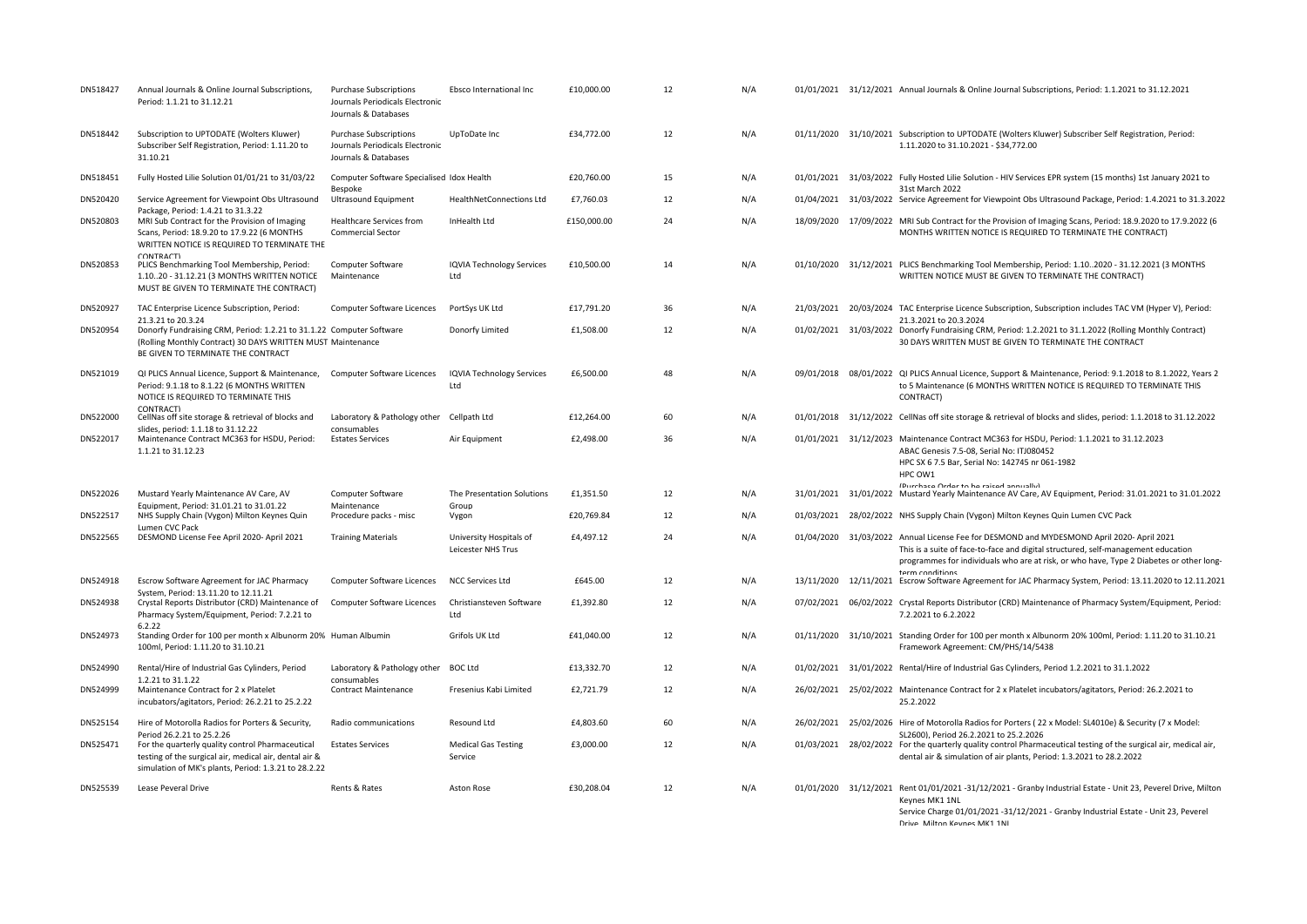| DN525644             | Power for UPS 93PM 60KVA-1, Period: 31.3.21 to<br>30.3.22                                                                                                                                          | Computer Software Licences                               | <b>Ultima Business Solutions</b><br>Ltd                     | £3,590.00              | 12       | N/A        |            | 31/03/2021 30/03/2022 Power for UPS 93PM 60KVA-1, Period: 31.3.2021 to 30.3.2022                                                                                                                                                                                                                                                                  |
|----------------------|----------------------------------------------------------------------------------------------------------------------------------------------------------------------------------------------------|----------------------------------------------------------|-------------------------------------------------------------|------------------------|----------|------------|------------|---------------------------------------------------------------------------------------------------------------------------------------------------------------------------------------------------------------------------------------------------------------------------------------------------------------------------------------------------|
| DN526443             | AMS Annual Maintenance & Support, Period:                                                                                                                                                          | Computer Software Licences                               | Big Hand Ltd                                                | £32,184.39             | 12       | N/A        |            | 01/01/2021 31/12/2021 AMS Annual Maintenance & Support, Period: 1.1.2021 to 31.12.2021                                                                                                                                                                                                                                                            |
| DN526457             | 1.1.21 to 31.12.21<br>Annual Software Support for the GI Bronchoscopy<br>& Cystoscopy ReportingTool, Period: 1.4.21 to<br>31.3.22, TO TERMINATE THE CONTRACT 90 DAYS<br>WRITTEN NOTICE IS REQUIRED | Computer Software<br>Maintenance                         | HD Clinical Ltd                                             | £7,450.00              | 12       | N/A        |            | 01/04/2021 31/03/2022 Annual Software Support for the GI Bronchoscopy & Cystoscopy ReportingTool, Period:<br>1.4.2021 to 31.3.2022 - TO TERMINATE THE CONTRACT 90 DAYS WRITTEN NOTICE IS<br><b>REQUIRED</b>                                                                                                                                       |
| DN526616             | Gap Grow Software licence 01/04/21 to 31/03/22 Training & Education Services Perinatal Institute                                                                                                   |                                                          |                                                             | £2,000.00              | 12       | N/A        |            | 01/04/2021 31/03/2022 Gap Grow Software licence for the period of 1st April 2021 to 31st March 2022.                                                                                                                                                                                                                                              |
|                      |                                                                                                                                                                                                    |                                                          |                                                             |                        |          |            |            | Under this contract, the Perinatal Institute provides a service for the Trust to access and<br>produce customised growth charts for pregnant women accessing MKUH for maternity<br>services. In addition, it also allows access to their training package which is mandatory<br>for Miduiuse and Doctors annually                                 |
| DN528017<br>DN528967 | Service Contract Agreement<br>Share Productivity Single User Licence, Period:                                                                                                                      | <b>Estates Services</b><br>Computer Software Licences    | <b>FULBOURN MEDICAL</b><br><b>Ultima Business Solutions</b> | £3,055.00<br>£2,922.74 | 12<br>12 | N/A<br>N/A | 17/04/2021 | 01/03/2021 28/02/2022 Operating Theatre Lights<br>16/04/2022 Share Productivity Single User Licence, Period: 17.4.2021 to 16.4.2022                                                                                                                                                                                                               |
|                      | 17.4.21 to 16.4.22                                                                                                                                                                                 |                                                          | Ltd                                                         |                        |          |            |            |                                                                                                                                                                                                                                                                                                                                                   |
| DN529042             | Audiology Auditbase Maint Contract - Period<br>01/04/21 - 31/03/22                                                                                                                                 | Computer Software Licences                               | Auditdata limited                                           | £11,749.00             | 12       | N/A        |            | 25/02/2021 31/03/2022 Audiology Auditbase Maintenance Contract - Period 01/04/2021 - 31/03/2022                                                                                                                                                                                                                                                   |
| DN530207             | Gaseous Fire Suppression Systems                                                                                                                                                                   | Service Contracts                                        | Fire Technical Services Ltd                                 | £14,985.00             | 12       | N/A        | 01/09/2020 | 31/08/2021 Water mist fire suppression - 2 visits, Room integrity testing - 1 Visit.                                                                                                                                                                                                                                                              |
| DN530227             | Pressure Rooms & Mortuary Verifications                                                                                                                                                            | <b>Contract Maintenance</b>                              | AIRISQ                                                      | £2,490.00              | 12       | N/A        | 01/03/2021 | 28/02/2022 Annual verification of AHUs in the following locations: DOCC side room, ward 16 rms<br>1&2 Ward 2&5, ward 22 room b wards 2&8 side rooms & mortuary                                                                                                                                                                                    |
| DN531225             | Maintenance contract for CCTV - Our Ref:<br>Q0095/110221/MW                                                                                                                                        | <b>Contract Maintenance</b>                              | Channel 6 (Europe) Ltd                                      | £13,652.62             | 36       | N/A        | 11/02/2021 | 10/02/2024 CCTV Project MKUH ITT 133 - Service Contract Proposal - February 2021 - February 2024<br>Service Contract - ref MKUH ITT - 133 Feb 2021 - Feb 2024 - Fully Comprehensive cover<br>for Services Contract for 3 years - to cover Car Park G, Academic Centre and Caner<br>Centre.                                                        |
|                      |                                                                                                                                                                                                    |                                                          |                                                             |                        |          |            |            | Standard cover for Services Contract for 3 years - Third Party Cameras These to include<br>Car Park G, Academic Centre, and Cancer Care Centre.                                                                                                                                                                                                   |
| DN531273             | Pressure Systems - AE                                                                                                                                                                              | Service Contracts                                        | ETA ENERGY SYSTEMS LTD                                      | £3,950.00              | 12       | N/A        |            | 01/03/2021 28/02/2022 Year 1 of contract -Pressure Systems - AE - Quote ref - 001 E201357<br>Conduct two site audit visits per annum,                                                                                                                                                                                                             |
| DN531327             | Underfloor heating                                                                                                                                                                                 | <b>Service Contracts</b>                                 | Assured Commissiong Ltd                                     | £360.00                | 12       | N/A        |            | 01/06/2020 31/05/2021 Academic Centre - To carry out mechanical service of P02 and associated underfloor<br>manifolds. To include pump checks, flow rates and rebalance if required. Annual<br>contract.                                                                                                                                          |
| DN531517             | Steam plant traps                                                                                                                                                                                  | <b>Building &amp; Engineering</b><br>Products & Services | SPIRAX SARCO                                                | £700.00                | 12       | N/A        |            | 23/01/2021 22/01/2022 Survey Steam Traps x 19 and issue remedials                                                                                                                                                                                                                                                                                 |
| DN532807             | IBD PMS Infoflex Software & Licence, Period: 1.4.21 Building & Engineering<br>to 31.3.22                                                                                                           | Products & Services                                      | <b>CIVICA UK LTD</b>                                        | £1,750.00              | 12       | N/A        |            | 01/04/2021 31/03/2022 Annual licence charge for Infoflex Inflammatory Bowel Disease Patient Management<br>System (PMS) Software Service for the period of 1st April 2021 to 31st March 2022.                                                                                                                                                      |
| DN532849             | InfoFlex licences for Colposcopy & Hysteroscopy -<br>01/04/21 to 31/03/22                                                                                                                          | <b>Building &amp; Engineering</b><br>Products & Services | <b>CIVICA UK LTD</b>                                        | £6,364.00              | 12       | N/A        |            | 01/04/2021 31/03/2022 Infoflex Software Service and Licence charge for the year 1st April 2021 to 31st March<br>2022                                                                                                                                                                                                                              |
| DN532902             | Fisher & Paykel Warranty                                                                                                                                                                           | Surgical Instruments                                     | Fisher & Paykel                                             | £0.00                  | 48       | N/A        |            | 8 InfoFlex licences for Colposcopy & Hysteroscopy System.<br>16/03/2021 01/10/2025 contract with provider Fisher & Paykel who provide Airvo Pumps and have also included<br>5 year warranty within their contract.<br>The payment has already been made by Ayca but there was some discrepancy with the<br>warranty which has now been corrected. |
|                      |                                                                                                                                                                                                    |                                                          |                                                             |                        |          |            |            | The total discounted price for 4 x AIRVO set ups with 2 years standard warranty and 3<br>years of extended warranty is £9900.00 - which is a saving of £3600.00.<br>$\sum_{n=1}^{\infty}$                                                                                                                                                         |
| DN534268             | Radiotherapy Project, BC2020074, Galliford Try P22- Building & Engineering Services Galliford Try<br>0054-7                                                                                        |                                                          |                                                             | £84,813.95             | 20       | N/A        |            | 23/03/2021 31/03/2023 Radiotherapy Project, BC2020074, Galliford Try P22-0054-7 (ADMK)                                                                                                                                                                                                                                                            |
| DN534377             | Liquid Nitrogen Contract for Dermatology -<br>01.01.21 to 31.12.21                                                                                                                                 | <b>Pharmaceuticals Blood</b><br>Products & Medical Gases | AIR PRODUCTS PLC T/A<br>Cyroservices LTD                    | £1,243.18              | 12       | N/A        |            | 01/01/2021 31/12/2021 Liquid Nitrogen supplied from Air Products T/A Cryoservices Ltd. for Dermatology from<br>1st January 2021 to 31st December 2021.                                                                                                                                                                                            |
| DN534868             | SBS Framework SBS/17/NH/MXR/9307/13 - ON-<br>SITE Clinical waste collection and disposal weekly<br>service. MKH/0113 ON-SITE Clinical waste                                                        | Refuse Disposal Clinical                                 | Stericycle (SRCL)                                           | £21,600.00             | 12       | N/A        |            | To refill the onsite dewar 16 times a vear (Every 3 weeks).<br>01/02/2021 31/01/2022 The collection and disposal of clinical waste for alternative treatment and incineration,<br>including sharps pharmaceutical and cytotoxic waste and offensive waste from all trust<br>sites (MKH/0113)                                                      |
| DN535347             | collection and disposal weekly service<br>DAFNE Contribution 01.04.21 to 31.03.22                                                                                                                  | Refuse Disposal Clinical                                 | Northumbria Healthcare<br><b>NHS Trust</b>                  | £4,433.00              | 12       | N/A        |            | SBS Framework SBS/17/NH/MXR/9307/13<br>01/04/2021 31/03/2022 Dose Adjusted For Normal Eating (DAFNE) consortium agreement for the period of 1st<br>April 2021 to 31st March 2022.                                                                                                                                                                 |
|                      |                                                                                                                                                                                                    |                                                          |                                                             |                        |          |            |            |                                                                                                                                                                                                                                                                                                                                                   |

This agreement allows MKUH access to the DAFNE structured education programme which aims to help adults with type 1 diabetes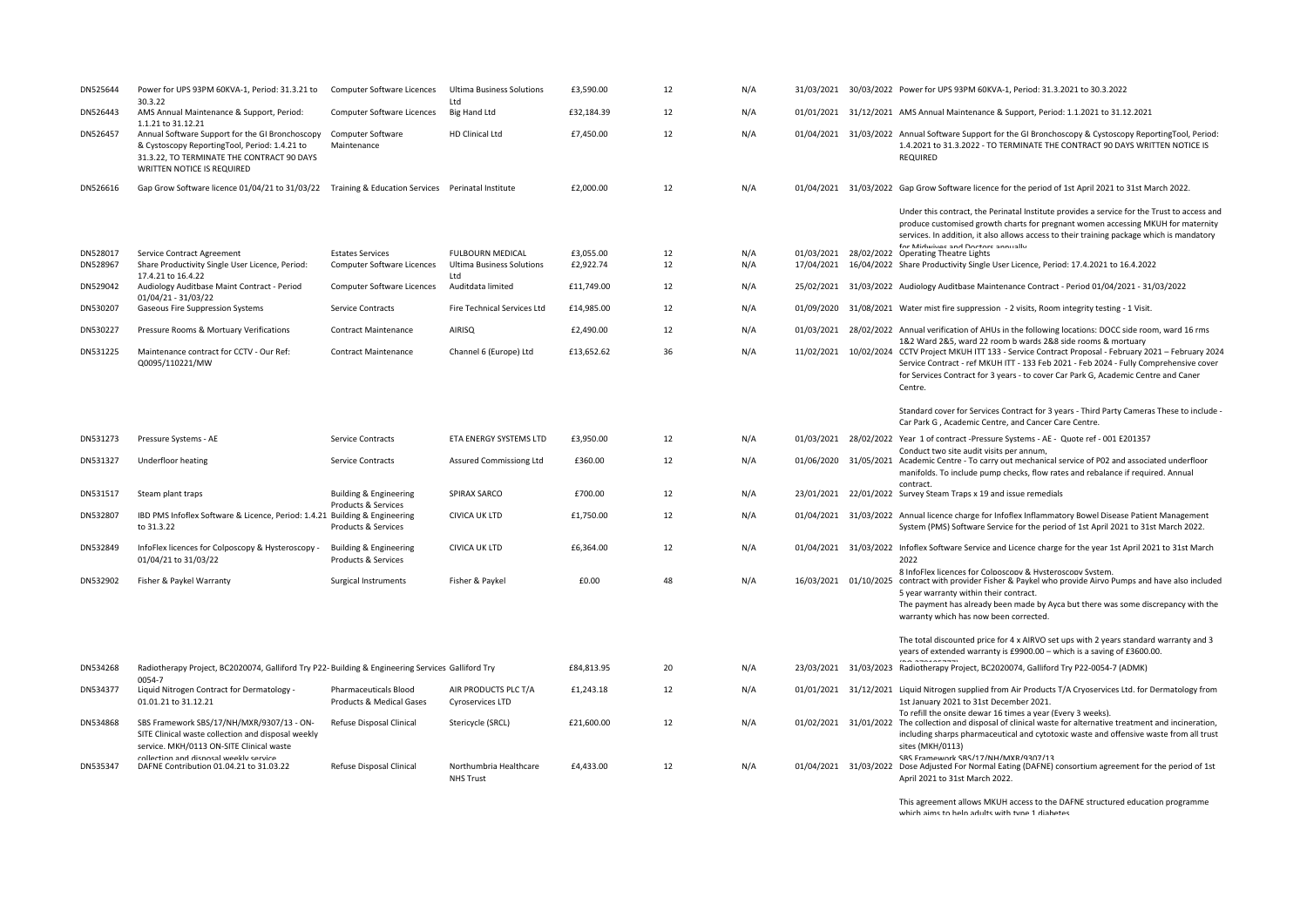| DN536457 | My Mobility                                                                                                                                                                           | Healthcare Services from<br>Commercial Sector                                    | Zimmer Biomet                           | £5,000.00  | 12 | 12  |            | 01/04/2021 31/03/2022 The system can be used in pre and post-surgery for orthopaedic surgery. mymobility®<br>will provide a dashboard of patient progress and related information to Client.<br>The system allows health care professionals to assign an appropriate care plan to the<br>patient. The<br>patient then uses the system to complete their assigned content. |
|----------|---------------------------------------------------------------------------------------------------------------------------------------------------------------------------------------|----------------------------------------------------------------------------------|-----------------------------------------|------------|----|-----|------------|---------------------------------------------------------------------------------------------------------------------------------------------------------------------------------------------------------------------------------------------------------------------------------------------------------------------------------------------------------------------------|
| DN537260 | BadgerNet NNU Patient Data Management Services Computer Software Licences Clevermed Ltd<br>- 01.04.21 to 31.03.26                                                                     |                                                                                  |                                         | £8,523.64  | 60 | N/A |            | 01/04/2021 31/03/2026 Clevermed Managed service agreement for Neo-Natal patient data.<br>5 Year agreement - 1st April 2021 to 31st March 2026                                                                                                                                                                                                                             |
|          |                                                                                                                                                                                       |                                                                                  |                                         |            |    |     |            | This is a national database against which the Trust is benchmarked against all other<br>NeoNatal units in England. Badgernet is the platform used by the National Neonatal<br>Audit Programme.                                                                                                                                                                            |
| DN538303 | Weekly Testing of 3 x Machines & 3 x Water Lab<br>Analysis at MKUH Endoscopy each Tuesday, Period: maintenance & Repairs                                                              | Specialist Cleaning Equipment AAT Ltd                                            |                                         | £20,228.00 | 12 | N/A |            | This was renewed under the NHS SBS Healthcare Clinical Information Systems<br>01/04/2021 31/03/2022 Weekly Testing of 3 x Machines & 3 x Water Lab Analysis at MKUH Endoscopy each<br>Tuesday, Period: 1.4.2021 to 31.3.2022                                                                                                                                              |
| DN538381 | 1.4.21 to 31.3.22<br>Call Off Order for Tests (Broth, Saline, Sensitivity<br>Tests - 24 lines), Period: 1.4.21 to 31.3.22                                                             | Microbiology                                                                     | E&O Laboratories Limited                | £17,556.58 | 12 | N/A |            | 01/04/2021 31/03/2022 Call Off Order for Tests (Broth, Saline, Sensitivity Tests - 24 lines), Period: 1.4.2021 to<br>31.03.2022                                                                                                                                                                                                                                           |
| DN538479 | Provide DEOS Core Service to MK Mobile Van<br>Breast Screening Unit, Period: 1.2.21 to 31.1.22                                                                                        | Managed Support and Licenses Deos Consultancy Ltd                                |                                         | £4,165.56  | 12 | N/A |            | 01/02/2021 31/01/2022 Provide DEOS Core Service to MK Mobile Van Breast Screening Unit, Period: 1.2.2021 to<br>31.1.2022                                                                                                                                                                                                                                                  |
| DN538494 | QA Skills Licence for IT, Period: 9.2.21 to 9.2.22<br>(THIRTY DAYS WRITTEN NOTICE MUST BE GIVEN TO                                                                                    | <b>Training Materials</b>                                                        | QA Ltd                                  | £20,833.33 | 12 | N/A |            | 09/02/2021 09/02/2022 QA Skills Licence for IT, Period: 9.2.2021 to 9.2.2022 (THIRTY DAYS WRITTEN NOTICE<br>MUST BE GIVEN TO TERMINATE THE CONTRACT                                                                                                                                                                                                                       |
| DN539184 | TERMINATE THE CONTRACT)<br>National Breast Screening Service, Period: 1.4.21 to Computer Software Licences                                                                            |                                                                                  | Public Health England                   | £8,894.00  | 12 | N/A |            | 01/04/2021 31/03/2022 National Breast Screening Service, Period: 1.4.2021 to 31.1.2022                                                                                                                                                                                                                                                                                    |
| DN539269 | 31.1.22<br>Oncotype DX Breast Recurrence Score Test (Supply Laboratory Testing Services<br>Chain Framework) Period: 1.3.21 to 28.2.23                                                 |                                                                                  | <b>Exact Sciences UK Ltd</b>            | £89,100.00 | 24 | N/A |            | 01/03/2021 28/02/2023 Oncotype DX Breast Recurrence Score Test (Supply Chain Framework) Period: 1.3.2021<br>to 28.2.2023                                                                                                                                                                                                                                                  |
| DN539389 | Squeezy CX & Living with Pelvic Health, Period:<br>7.4.21 to 6.4.22 (60 DAYS WRITTEN NOTICE<br>REQUIRED TO TERMINATE THE CONTRACT)                                                    | Other Medical & Surgical<br><b>Equipment Purchases</b>                           | Living With Ltd                         | £1,800.00  | 12 | N/A | 07/04/2021 | 06/04/2022 Squeezy CX & Living with Pelvic Health, Overactive Bladder, Pelvic Organ Prolapse,<br>Pregnancy Pain & Constipation, Period: 7.4.2021 to 6.4.2022 (60 DAYS WRITTEN NOTICE<br>REQUIRED TO TERMINATE THE CONTRACT)                                                                                                                                               |
| DN539409 | Call Off Order for Ear Moulds & Repairs, Period:<br>1.4.21 to 31.3.22                                                                                                                 | <b>Hearing Aids Adult</b>                                                        | Starkey Laboratories Ltd                | £2,000.00  | 12 | N/A |            | 01/04/2021 31/03/2022 Call Off Order for Ear Moulds & Repairs, Period: 1.4.2021 to 31.3.2022                                                                                                                                                                                                                                                                              |
| DN539471 | Call Off Order for Earmoulds, Period: 21.4.21 to<br>31.3.22                                                                                                                           | <b>Hearing Aids Adult</b>                                                        | Universal Aids Ltd                      | £23,000.00 | 12 | N/A |            | 01/04/2021 31/03/2022 Call Off Order for Earmoulds, Period: 21.4.2021 to 31.3.2022                                                                                                                                                                                                                                                                                        |
| DN539498 | Sportsuite Workplace Activity Tracker, Period:<br>23.2.21 to 22.2.22                                                                                                                  | Course Fees                                                                      | Cuttlefish Multimedia Ltd               | £2,850.00  | 12 | N/A |            | 23/02/2021 22/02/2022 Sportsuite Workplace Activity Tracker (Up tp 2,500 users), Period: 23.2.2021 to<br>22.2.2022                                                                                                                                                                                                                                                        |
| DN539622 | Maintenance Contract (Althea) Endoscopy Scopes,<br>Period: 1.04.21 to 31.03.22                                                                                                        | Medical & Surgical Equipment Supply Chain Coordination<br>Maintenance & cleaning | Limited                                 | £15,242.58 | 12 | N/A |            | 01/04/2021 31/03/2022 Endoscopy maintenance contract for Althea Scopes (Premium service) - Period of cover<br>1st April 2021 to 31st March 2022.                                                                                                                                                                                                                          |
|          |                                                                                                                                                                                       |                                                                                  |                                         |            |    |     |            | The contract covers 6 x gastroscopes, serial numbers: 2300035, 2421441, 2522014,<br>2623073, 2723517, 2723550,                                                                                                                                                                                                                                                            |
| DN539646 | MK Integrated Diabetes Service, Registration<br>Authority & Service Desk Services, Period: 1.3.21 to                                                                                  | Computer Software Licences                                                       | NHS East & North<br>Hertfordshire CCG   | £708.50    | 13 | N/A |            | <b>CONTRACT BULLION CONTRACT ANARAS</b><br>01/03/2021 31/03/2022 MK Integrated Diabetes Service, Registration Authority & Service Desk Services, Period:<br>1.3.2021 to 31.3.2022                                                                                                                                                                                         |
| DN540296 | 31.3.22<br>Talking Point Voice Recognition System, License<br>Maintenance Renewal, Period: 28/02/21 to                                                                                | Laboratory Testing Services                                                      | <b>GHG Software</b><br>Developments Ltd | £3,200.00  | 12 | N/A |            | 28/02/2021 27/02/2022 Talking Point Voice Recognition System, License Maintenance Renewal, Period:<br>28/02/2021 to 27/02/2022                                                                                                                                                                                                                                            |
| DN540327 | 27/02/22<br>Quantum Support Renewal & HPE Comm Vault<br>Subscription Licencing, Period: 17.3.21 to 16.3.24                                                                            | Computer Software Licences                                                       | Coolspirit Ltd                          | £2,974.34  | 36 | N/A |            | 17/03/2021 16/03/2024 Quantum Support Renewal & HPE Comm Vault Subscription Licencing, Period: 17.3.2021<br>to 16.3.2024<br>The Trust can terminate the contract at any time but Quantum will only give a credit on<br>the remaining support if they are replacing the library with the new Quantum Library                                                               |
| DN540777 | BIM360 Docs CLOUD Licences x 25 user pack Single, Estates Services                                                                                                                    |                                                                                  | Symetri Ltd                             | £5,193.33  | 36 | N/A |            | 08/04/2021 07/04/2024 BIM360 Docs CLOUD Licences x 25 user pack Single, Period: 8.4.2021 to 7.4.2024                                                                                                                                                                                                                                                                      |
| DN540790 | Period: 8.4.21 to 7.4.24<br>Annual Support & Maintenance for 2 x Process IT<br>Staff Pad Schemes & 2 x Secure ITM Series Single<br>Aisle Security Systems, Period: 1.1.21 to 31.12.21 | Computer Software Licences                                                       | D-Tech International Ltd                | £670.00    | 12 | N/A |            | 01/01/2021 31/12/2021 Annual Support & Maintenance for 2 x Process IT Staff Pad Schemes & 2 x Secure ITM<br>Series Single Aisle Security Systems, Period: 1.1.2021 to 31.12.2021                                                                                                                                                                                          |
| DN540872 | Annual Software Licence for Self-Service unit (IT<br>Ruby Self-Check). Period: 1.1.21 to 31.12.21                                                                                     | Computer Software Licences D-Tech International Ltd                              |                                         | £240.00    | 12 | N/A |            | 01/01/2021 31/12/2021 Annual Software Licence for Self-Service unit (IT Ruby Self-Check), Period: 1.1.2021 to<br>31.12.2021                                                                                                                                                                                                                                               |